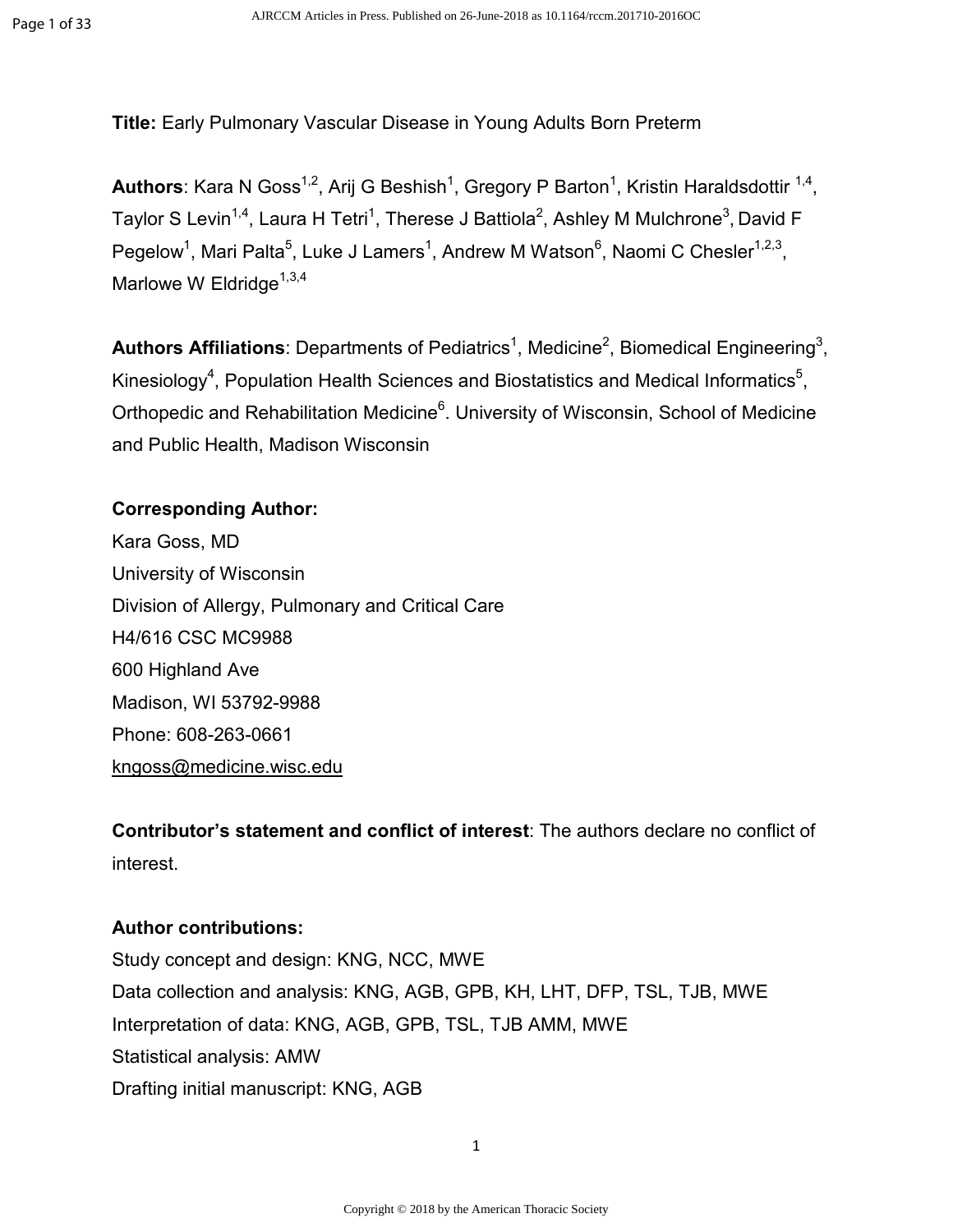Review and editing: KNG, AGB, MWE, NCC, GPB, KH, LHT, TSL, TJB, AMM

**Prior abstracts published**: Some of the results of these studies have been previously reported in abstract form at the American Thoracic Society conference in Washington D.C. May 19 – 24 2017 and at the American Thoracic Society Grover Conference in Sedalia, CO September 7-10, 2017.

**Funding:** NIH: 1R01 HL086897 (MWE) and R01 HL38149 (MWE); 1R01HL086939 (NCC) and 1R01HL105598 (NCC). Kara Goss is supported by the University of Wisconsin Clinical and Translational Science Award (CTSA) program, through the NIH National Center for Advancing Translational Sciences (NCATS), grant NIH UL1TR000427 (PI Drezner; 4KL2TR000428-10). Assembly of the Newborn Lung Cohort was supported by grant R01 HL38149 (MP).

**Running title**:Pulmonary vascular disease in adults born preterm

**Subject category:** 17.4 Pulmonary Circulation: Hemodynamics

**Total word count**: 3493

**This article has an online data supplement.**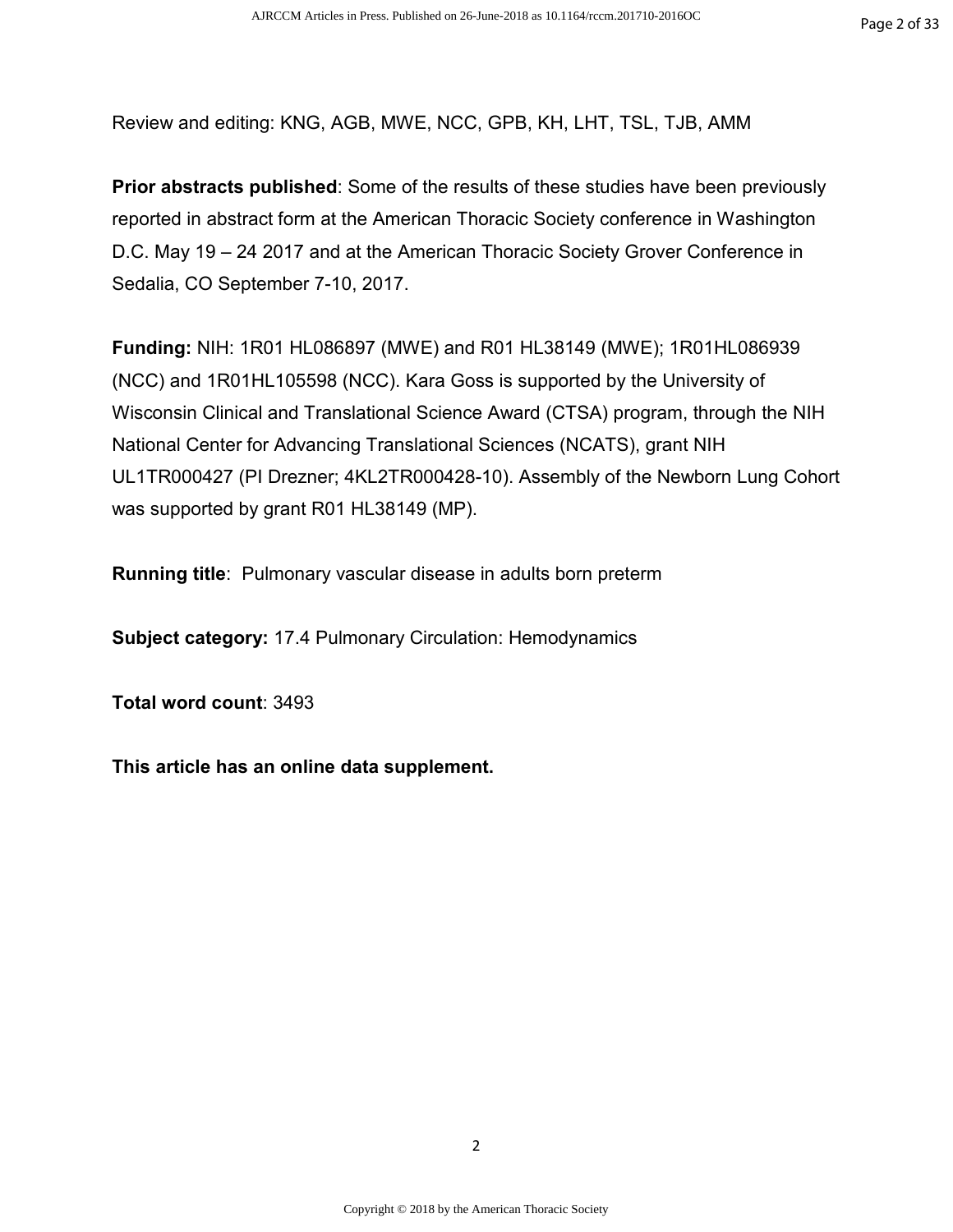#### **At a glance:**

**Scientific knowledge:** Premature birth, defined as less than 37 weeks gestation, affects 10% of all live births in the United States. Advances in neonatal care have resulted in the increased survival of infants born at extremely low gestational ages and the vast majority now reach adulthood. Although prematurity is a known risk factor for neonatal and childhood pulmonary vascular disease, little is known about the impact of prematurity on the pulmonary vasculature and right ventricle into adulthood.

**What this study adds:** Among young adults born premature, with an average gestational age of 29 weeks and no history of adult cardiovascular or respiratory disease, 45% (5 of 11) have elevated resting pulmonary vascular pressures meeting criteria for borderline or overt pulmonary hypertension. In addition to a stiffer, less recruitable vascular bed, otherwise healthy adults born preterm demonstrate a blunted cardiac response to exercise suggesting early cardiac dysfunction. These findings support the concept that premature birth is associated with an increased risk for the development of adult pulmonary vascular disease, specifically pulmonary hypertension, as well as right ventricular dysfunction. Further studies are needed to determine the etiology and rate of progression of pulmonary vascular and right ventricular dysfunction in this at-risk population.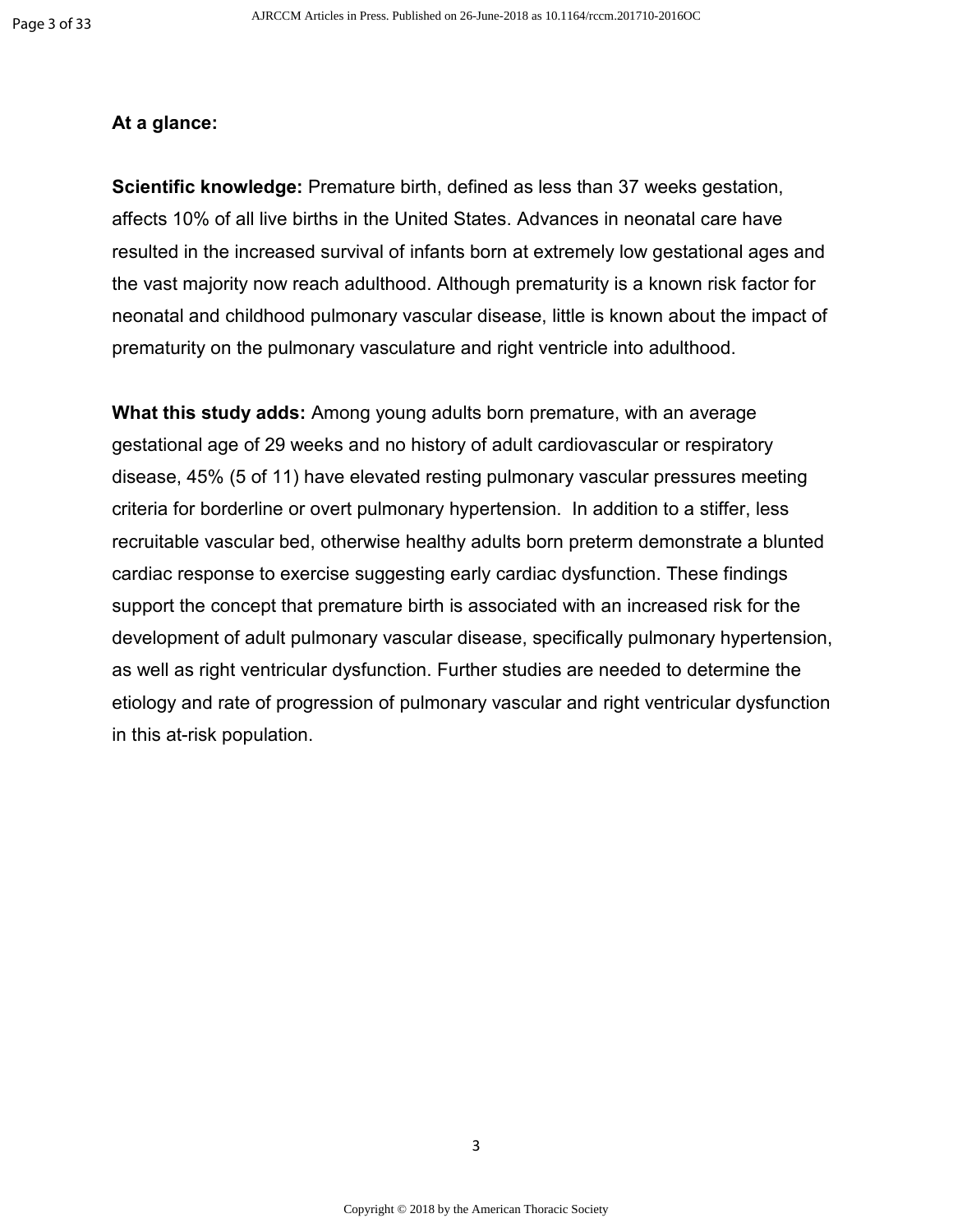#### **Abstract:**

Rationale: Premature birth affects 10% of live births in the United States, and is associated with alveolar simplification and altered pulmonary microvascular development. However, little is known about the long-term impact prematurity has on the pulmonary vasculature.

Objective: Determine the long-term effects of prematurity on right ventricular and pulmonary vascular hemodynamics.

Methods: Preterm subjects (n=11) were recruited from the Newborn Lung Project, a prospectively followed cohort at the University of Wisconsin-Madison, born preterm with very low birth weight (≤1500g; average gestational age 28 weeks) between 1988 and 1991. Control subjects (n=10) from the same birth years were recruited from the general population. All subjects had no known adult cardiopulmonary disease. Right heart catheterization was performed to assess right ventricular and pulmonary vascular hemodynamics at rest and during hypoxic and exercise stress.

Results: Preterm subjects had higher mean pulmonary arterial pressures (mPAP), with 27% (3/11) meeting criteria for borderline pulmonary hypertension (mPAP 19-24 mmHg) and 18% (2/11) meeting criteria for overt pulmonary hypertension (mPAP ≥25 mmHg). Pulmonary vascular resistance and elastance were higher at rest and during exercise, suggesting a stiffer vascular bed. Preterm subjects were significantly less able to augment cardiac index or right ventricular stroke work during exercise. Among neonatal characteristics, total ventilatory support days was the strongest predictor of adult pulmonary pressure.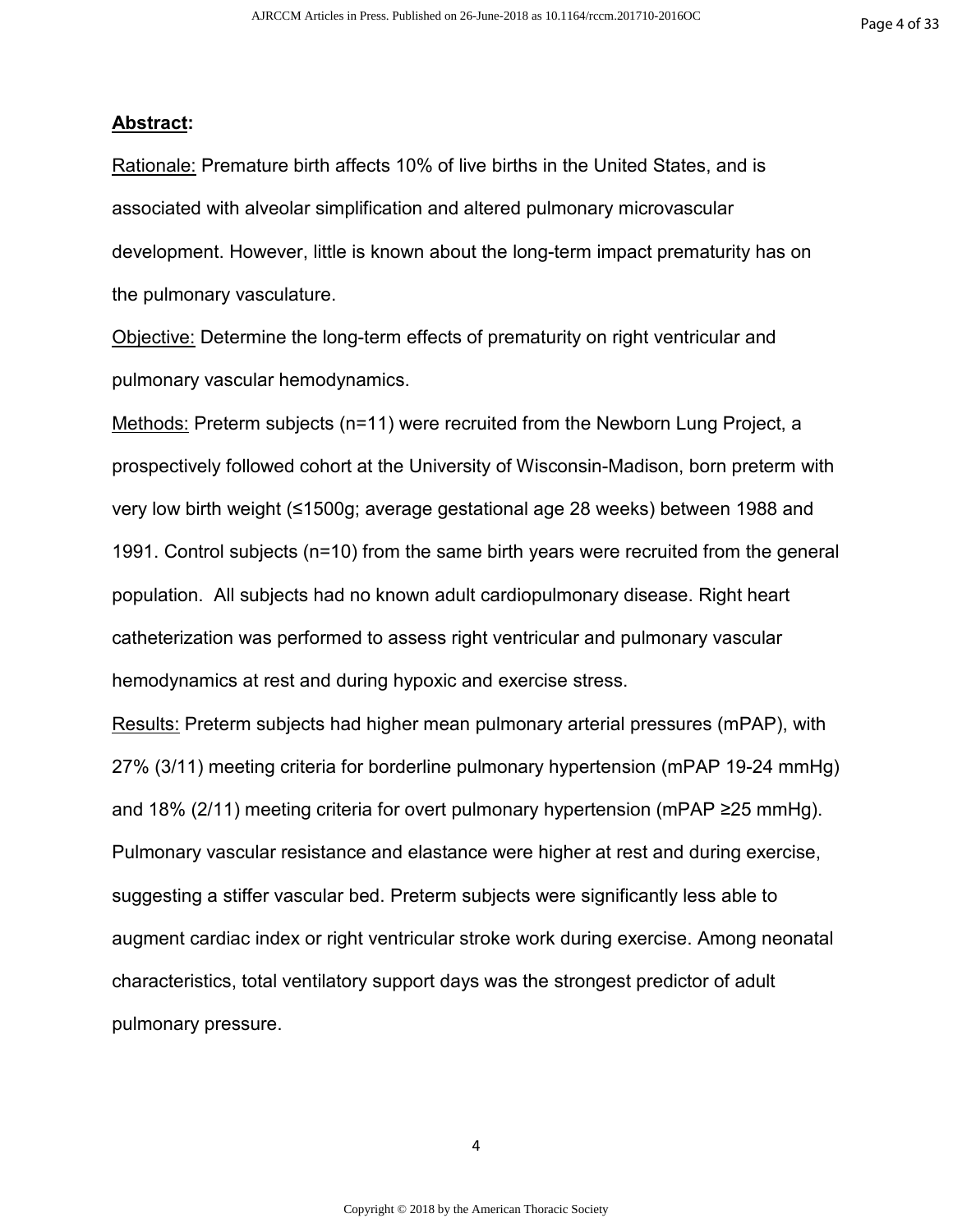Conclusion: Young adults born preterm demonstrate early pulmonary vascular disease, characterized by elevated pulmonary pressures, a stiffer pulmonary vascular bed, and right ventricular dysfunction, consistent with an increased risk of developing pulmonary hypertension.

### **Word count for abstract**: 247

**Key words:** Prematurity; Pulmonary Hypertension; Exercise; Bronchopulmonary Dysplasia; Right Ventricular Function.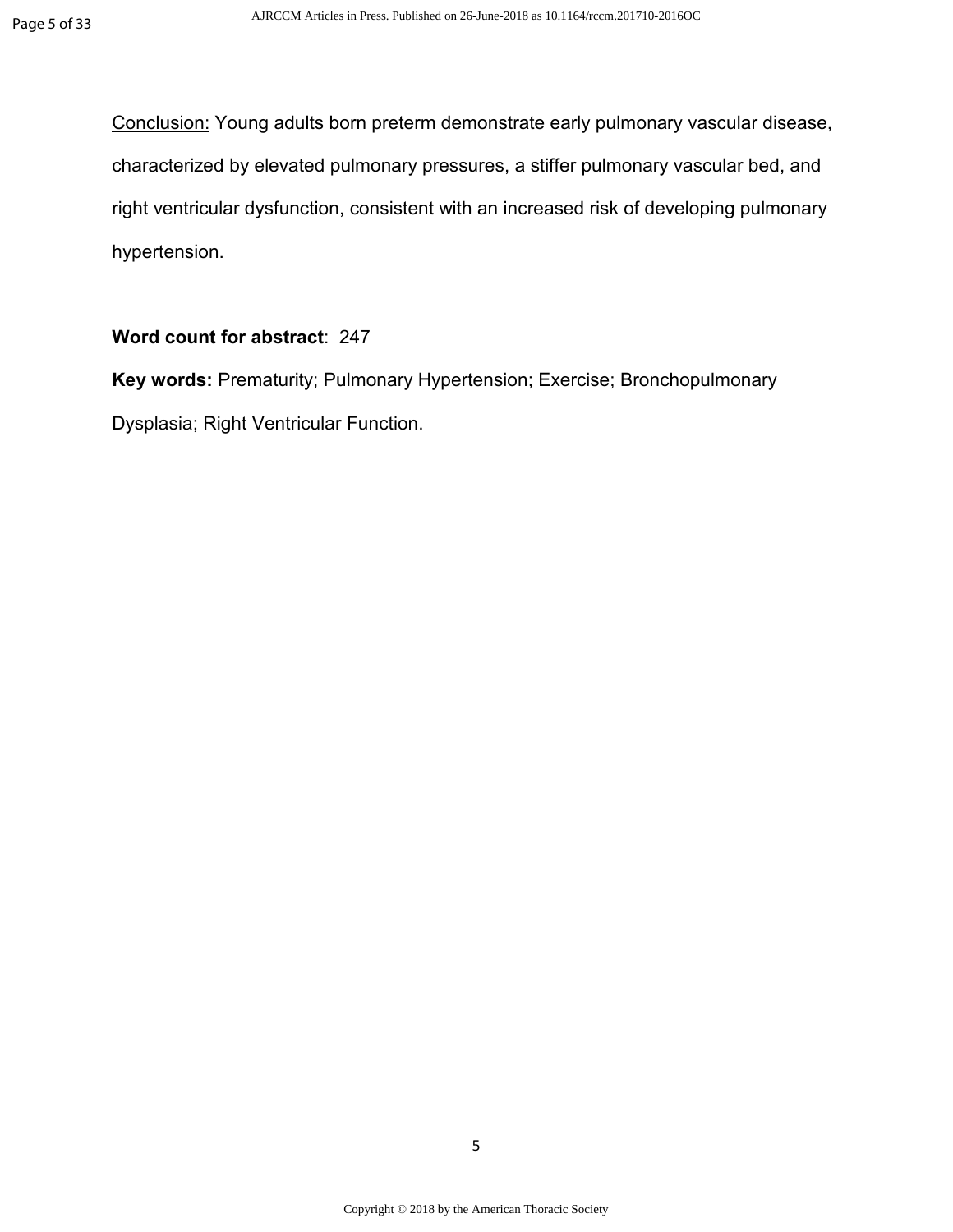#### **Introduction:**

Premature birth, defined as less than 37 weeks of completed gestation, affects 10% of all live births in the United States (1). Preterm birth is associated with alveolar simplification and altered pulmonary microvascular development, and is a known risk factor for neonatal and childhood pulmonary vascular disease (2-4). Premature infants with pulmonary vascular disease in the first week of life are more likely to develop bronchopulmonary dysplasia (BPD) and pulmonary hypertension (PH) at 36 weeks postmenstrual age (5). In adolescence, those born premature have higher estimated pulmonary artery pressures (PAP) by echocardiography than aged-matched term-born controls, with the highest values in preterm subjects with a history of BPD (6). In addition, registry studies have identified a 3 to 5-fold increased risk for development of PH in adolescents and young adults born premature, even after adjustment for congenital heart defects and pulmonary diseases (7, 8).

Still, how prematurity affects the pulmonary vasculature into adulthood is unclear. A cardiac magnetic resonance imaging study in young adults born preterm demonstrated greater right ventricular (RV) mass and lower RV ejection fraction compared to age-matched term-born controls (9). Whether or not pulmonary vascular disease was present in this study remains unknown. Finally, a non-invasive limited echocardiography-based exercise study in adults born premature demonstrated an exaggerated increase in estimated PAP. Paradoxically, this effect was seen primarily in preterm-born adults without a history of BPD (10).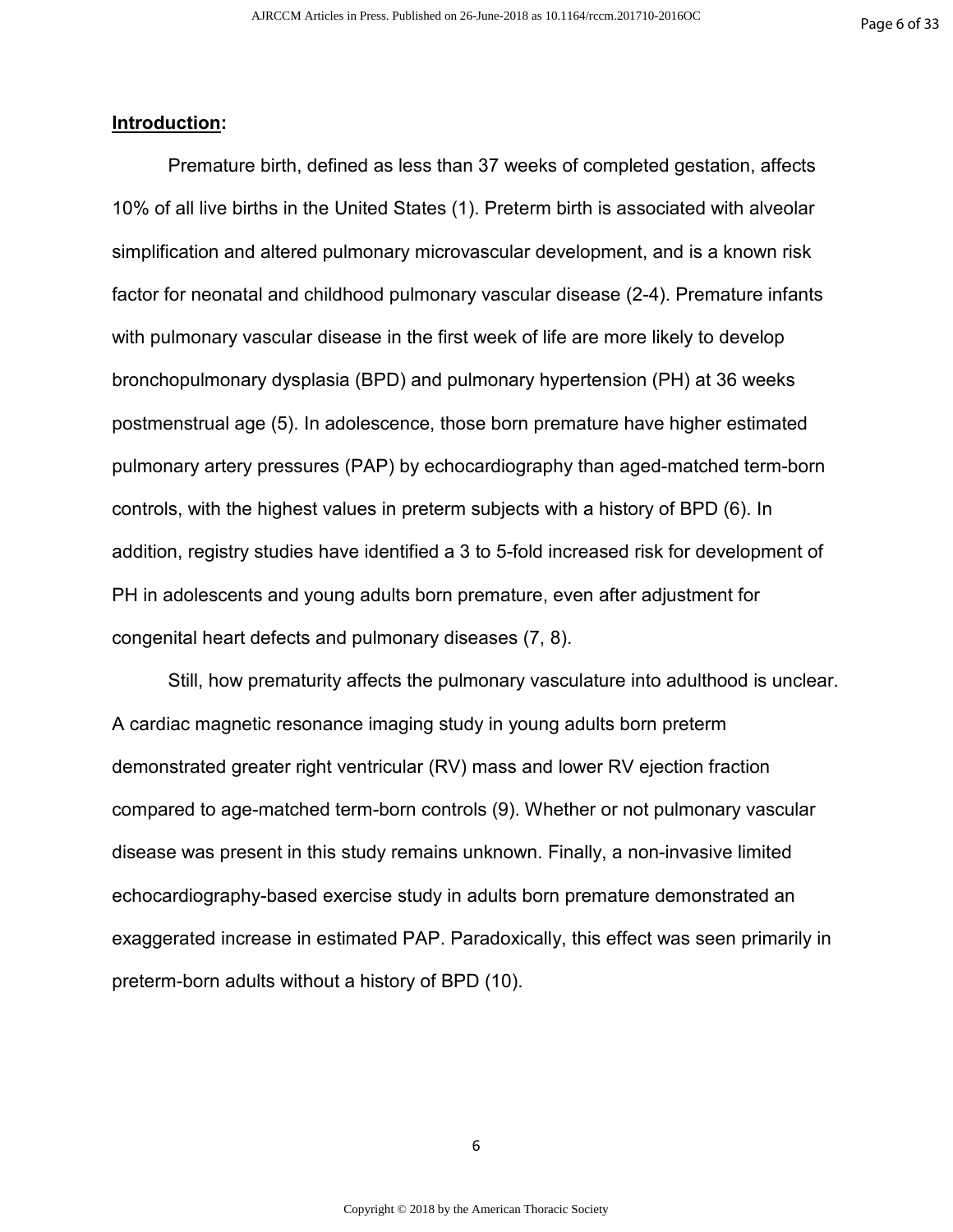We hypothesized that adults born moderately to extremely preterm would have (1) elevated resting PAP, (2) an abnormal pulmonary vascular response to exercise consistent with decreased recruitable pulmonary vascular surface area and a stiffer pulmonary vascular bed, and (3) an exaggerated hypoxic vasoconstrictor response. To test our hypotheses, we measured invasive pulmonary vascular and RV hemodynamics at rest and in response to physiologic stressors, including exercise, hypoxia, and hypoxic exercise, in young adults born preterm as compared to that of controls born at term within the same time period. Some of these results were previously reported in the form of abstracts (11, 12).

#### **Methods:**

#### Subjects:

Preterm subjects (n=11) were recruited from the Newborn Lung Project, a cohort of infants born preterm with very low birth weight (≤1500g) between 1988 and 1991 in Wisconsin and Iowa and prospectively followed at the University of Wisconsin-Madison (13-16). Comprehensive neonatal medical records were available for all subjects. Control subjects (n=10) born at term within the same period (1988 - 1991) were recruited from the general population in Wisconsin. Term and preterm subjects were free of adult cardiopulmonary disease and were non-smokers. This study was approved by the Institutional Review Board at the University of Wisconsin, School of Medicine and Public Health. Written informed consent was obtained from all subjects.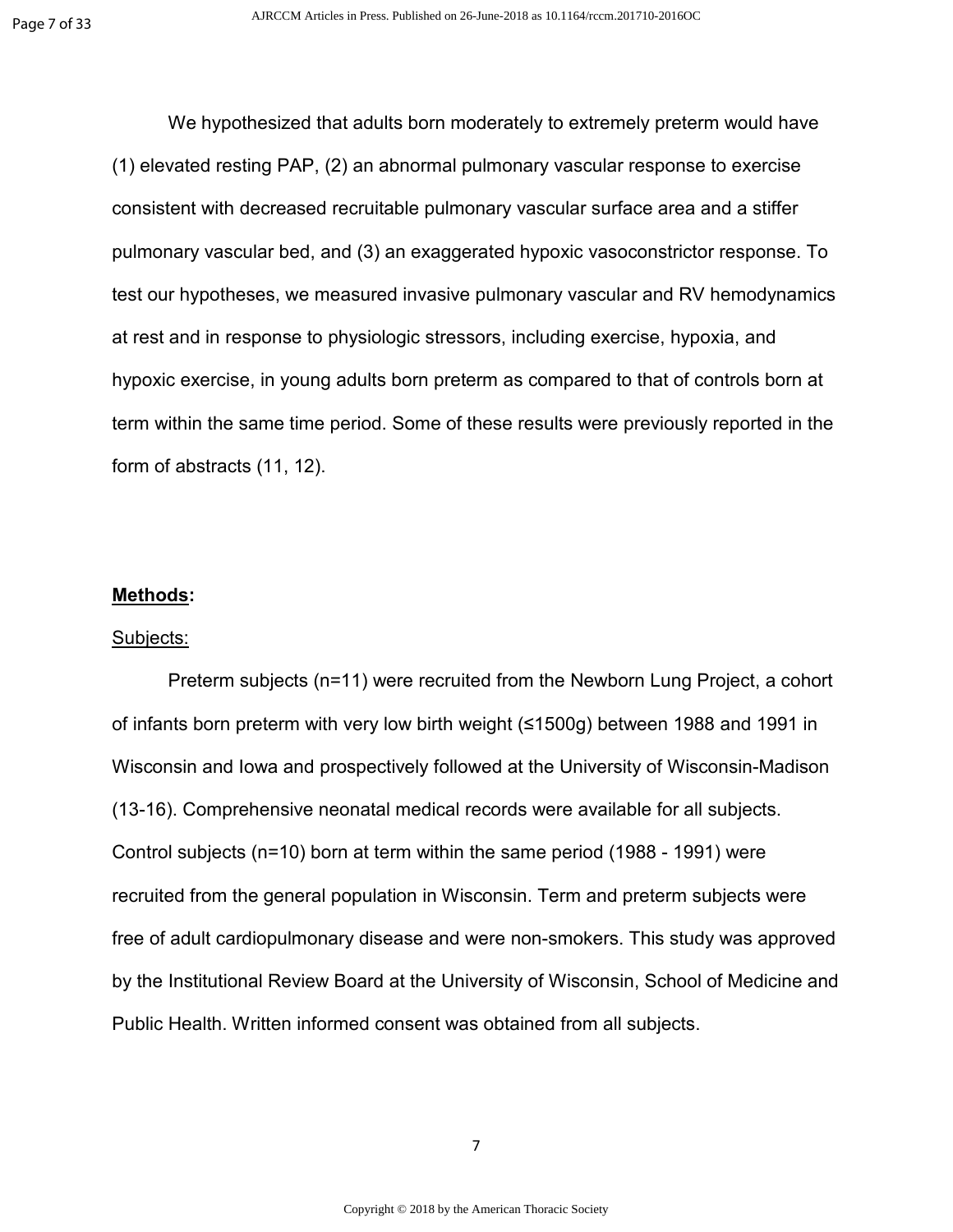#### Screening Visit:

During the initial screening visit, general anthropometric data were collected. A Global Physical Activity Questionnaire (GPAQ) was completed for each subject (17). Questions assess physical activity at work, in transport and leisure time, and how much time is spent sedentary, with scores used to determine the metabolic equivalent of task minutes per week as a measure of general activity level.

**Pulmonary Function Testing:** Subjects underwent baseline pulmonary function testing, including forced expiratory volume at 1 sec ( $FEV<sub>1</sub>$ ), forced vital capacity ( $FVC$ ), FEV<sub>1</sub>/FVC, and forced expiratory flow at 25-75% (FEF<sub>25-75</sub>) (Desktop Diagnostics/CPFS; Medical Graphics, St. Paul, MN). Diffusing capacity of the lung for carbon monoxide  $(DL<sub>CO</sub>)$  was measured (MasterScreen PFT; Jaeger, Hoechberg, Germany), and corrected for hemoglobin (Easy life Hb, London, United Kingdom). Predicted values and lower limits of normal for pulmonary function tests were calculated as previously described by the Global Lung Initiative (18, 19).

**Graded Maximal Exercise Testing:** Each subject performed a maximal exercise test on a cycle ergometer (Velotron; RacerMate, Seattle, WA) to determine peak oxygen consumption (VO<sub>2max</sub>) as well as maximal power output ( $P_{max}$ ) in normoxia ( $F_1O_2$  0.21) and hypoxia ( $F_1O_2$  0.12). P<sub>max</sub> was determined as the wattage at the highest completed stage for the given oxygen condition. These values were used to establish the workload (70% of each individual's  $P_{max}$ ) for the right heart catheterization study visit, ensuring that each subject was exercising at or near their anaerobic threshold.  $VO<sub>2max</sub>$  was determined from a rolling 30-second average of  $VO<sub>2</sub>$ . A test was considered a valid  $VO<sub>2max</sub>$  using the following criteria: (1) a plateau in  $VO<sub>2</sub>$ , (2) respiratory exchange ratio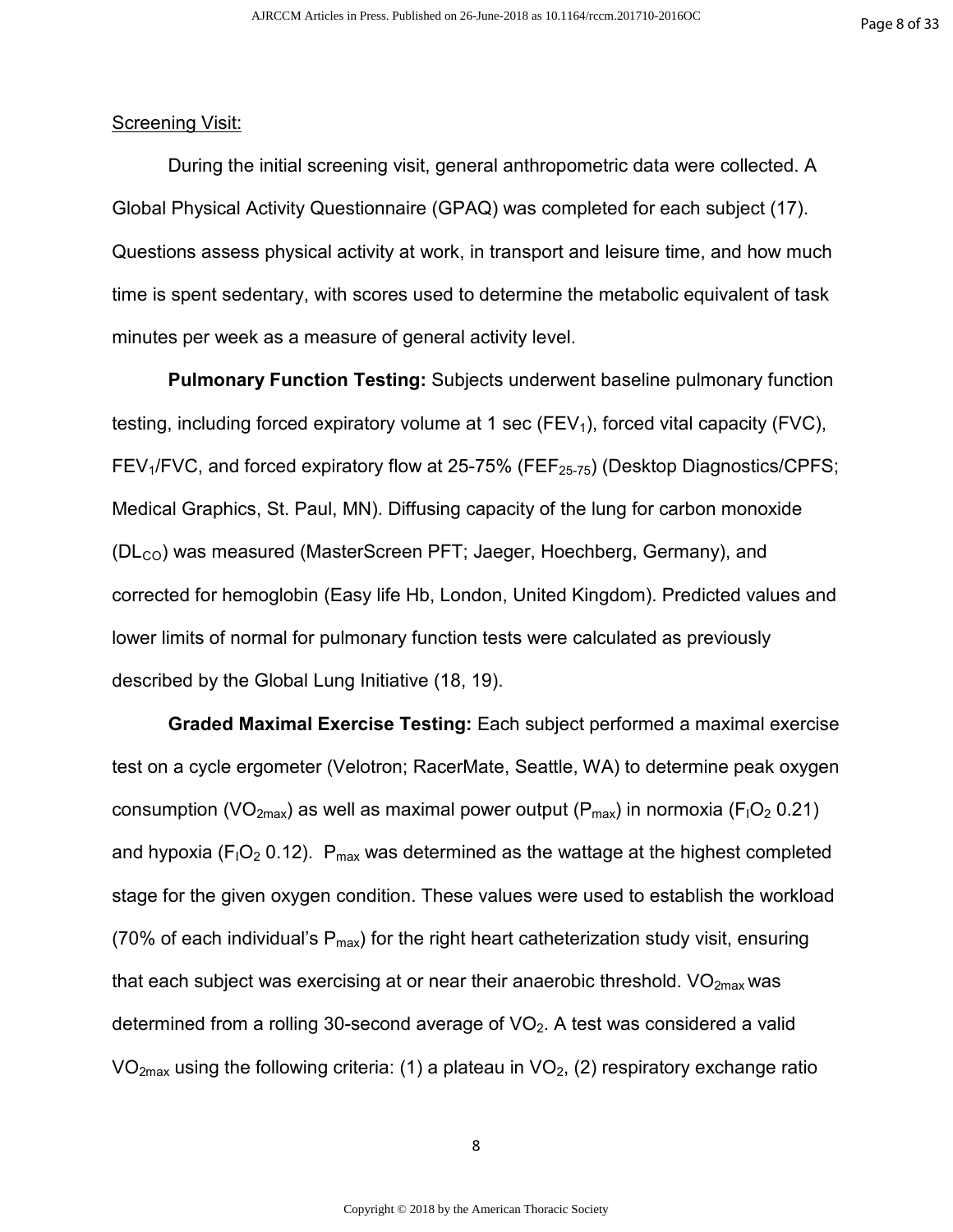≥1.1, and (3) maximal heart rate (HR) higher than 90% predicted max (220-age). Stage completion required the subjects to finish at least 30 sec of a given stage. Exercise started at 65 W and workload was increased by 15 W every minute. Subjects were asked to maintain a cadence of 60-70 revolutions per minute, and testing concluded when subjects were no longer able to maintain 55 revolutions for more than five seconds despite verbal encouragement. Subjects were given a 45-minute rest period between exercise bouts to ensure that the HR returned to baseline.

#### Right Heart Catheter Visit:

The right internal jugular vein was accessed under sterile conditions with local anesthesia, and a 40 cm long 8F J-shaped Flexor sheath positioned in the RV. Two 3.5F high-fidelity solid-state pressure sensor catheters (Mikro-Cath; Millar, Houston, TX) were placed via the sheath, one in the RV and the other in the pulmonary artery (PA), with position confirmation through transducing appropriate waveforms. A 4F fluid-filled catheter was placed in the PA for venous blood sampling. All right heart catheter insertions were performed by the same interventional cardiologist (LJL). A 3F arterial catheter was placed in a radial artery.

**Invasive Cardiopulmonary Exercise Testing:** After securing the catheters, subjects were transported from the catheterization lab to the exercise physiology lab. They were positioned on a supine ergometer (stepper) (Cardio Step Module, Ergospect Medical Technology, Innsbruck, Austria) with which subjects step against pneumatic pistons, with the exercise power determined by the continuously adjustable resistance and the step frequency. After acquiring resting data, subjects exercised for 5 minutes at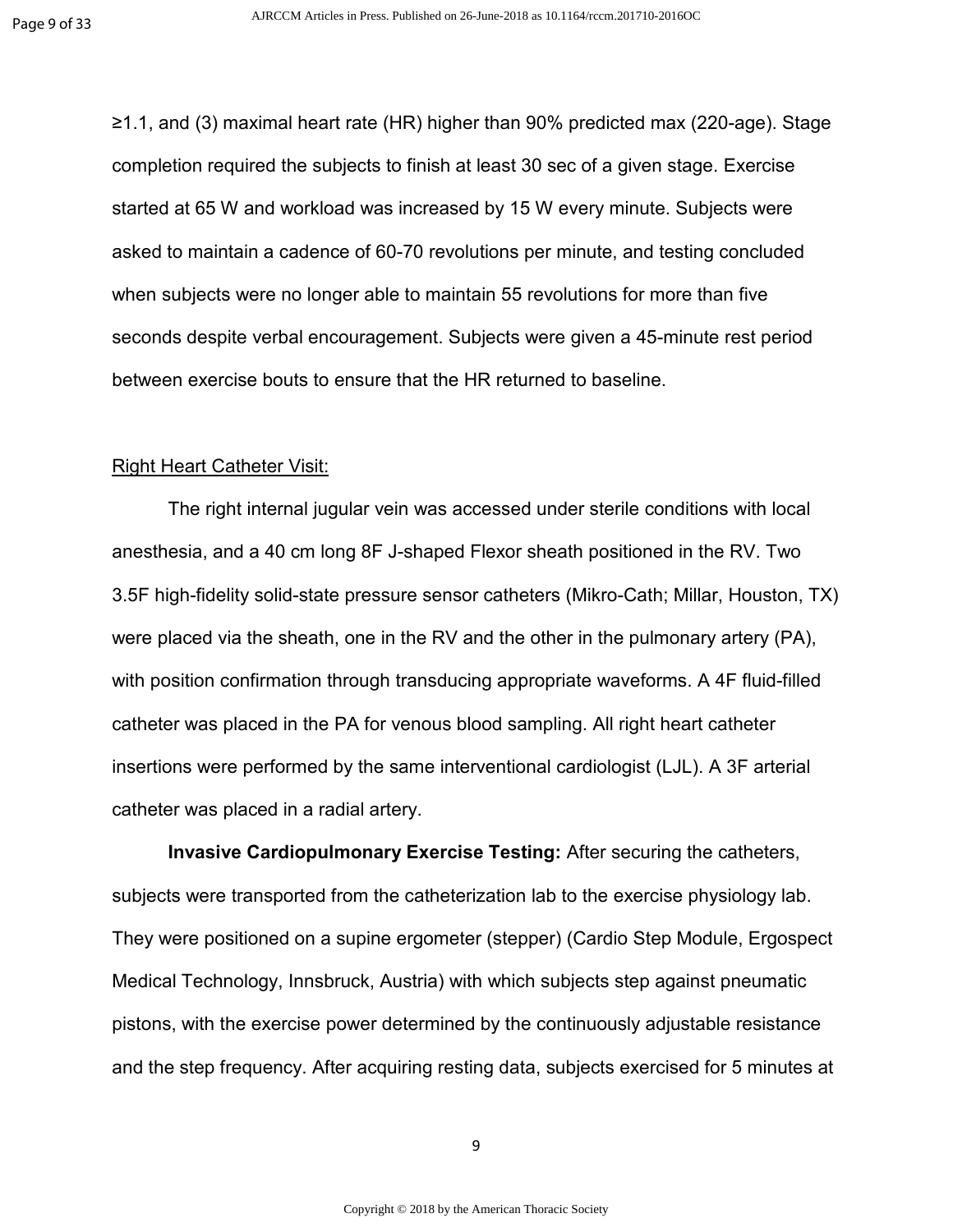70%  $P_{\text{max}}$  to achieve steady state HR under normoxic and hypoxic conditions. Exercise data were acquired once steady state was achieved. Mixed venous and arterial blood samples were collected from the PA and radial catheters respectively, and blood gases were measured (pHOx Basic; Nova Biomedical, Waltham, MA) in triplicates at rest and during steady state exercise. Expired gases were collected in a breath-by-breath manner (Gemini; CWE, Ardmore, PA) and ventilatory and metabolic parameters were continuously recorded in PowerLab (Lab chart version 8 for Windows; ADInstruments; Colorado Springs, CO).  $VO<sub>2</sub>$  at rest and during exercise was determined offline by a blinded reviewer (KH).

**Right Ventricular and Pulmonary Vascular Hemodynamic Measurements:**  Resting and exercise hemodynamics including RV pressure (RVP) and PAP were continuously recorded using Powerlab. RV and PA pressure waveforms were analyzed offline by two blinded reviewers (KNG and AGB) to determine catheter locations, and discrepancies were adjudicated by a third blinded reviewer (MWE). RV waveforms were identified by characteristic up-sloping end-diastolic pressure tracing signifying ventricular filling followed by a sharp upstroke to a peaked tracing. PAP tracings were identified by a sharp upstroke followed by a dicrotic notch on the backside of the waveform, with continued downslope until the next cardiac cycle. For subjects with flattened RV waveforms where the measured systolic RVP was lower than the systolic PAP, likely secondary to the Millar catheter catching between trabeculae during contraction, the systolic PAP was used as the best estimate of systolic RVP. Waveforms that did not meet these criteria were excluded. All subjects had analyzable RV and PA waveforms at rest. Pressure tracings were averaged over a period of 30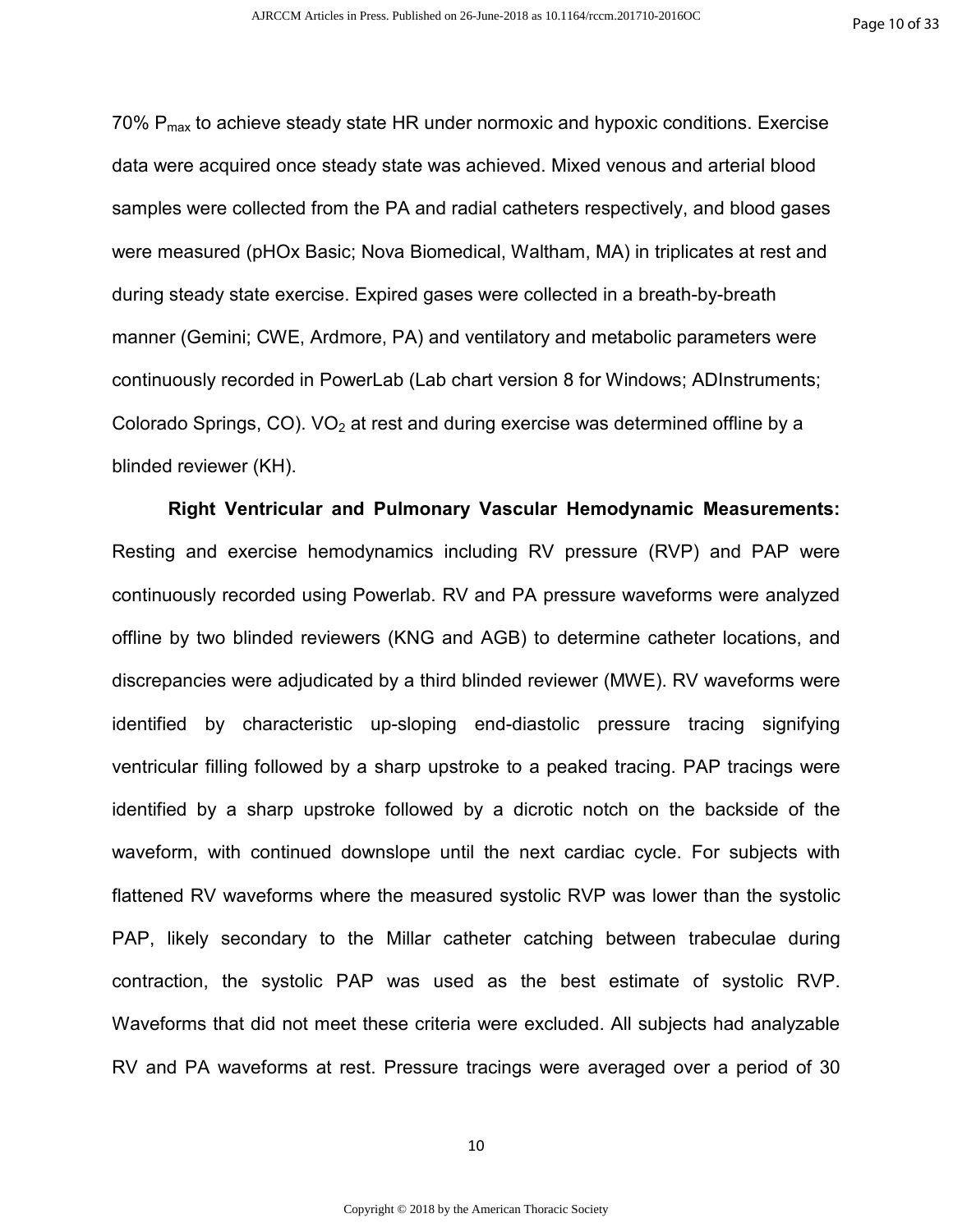seconds at steady state rest and exercise to ensure measurements over multiple respiratory cycles, and measurements between the two reviewers averaged for analysis.

Cardiac output (CO) for each condition was calculated using the direct Fick method. Stroke volume (SV) was calculated as CO divided by HR. Stroke work (SW) was calculated as systolic RVP multiplied by SV. CO, SV and SW were indexed for body surface area (CI, SVI, and SWI, respectively), based on the formula of Mosteller (20). Total pulmonary vascular resistance (TPVR) was calculated as mean PAP (mPAP) divided by CO. PA pulse pressure (PP) was calculated as the difference between systolic and diastolic PAP. Pulmonary vascular compliance (Cpa) was calculated as SV divided by PP, and arterial elastance (Ea) was calculated as mPAP divided by SV, as previously described (21).

#### **Statistical Analysis:**

Data were initially grouped by birth status (preterm, term) and condition (rest, exercise, hypoxic rest, hypoxic exercise). Baseline anthropometric data, pulmonary function testing data, and resting and exercise hemodynamic data were compared across birth status using unpaired Wilcoxon Rank Sum Tests. Comparisons of the same individuals across conditions (for example preterm subjects at rest versus exercise under normoxic conditions) were made using paired Wilcoxon Rank Sum tests. The difference in the response to normoxic exercise between term and preterm subjects was evaluated through separate linear mixed effects regression models to predict the dependent variables (i.e. CI, HR, and SVI), with the interaction between birth status and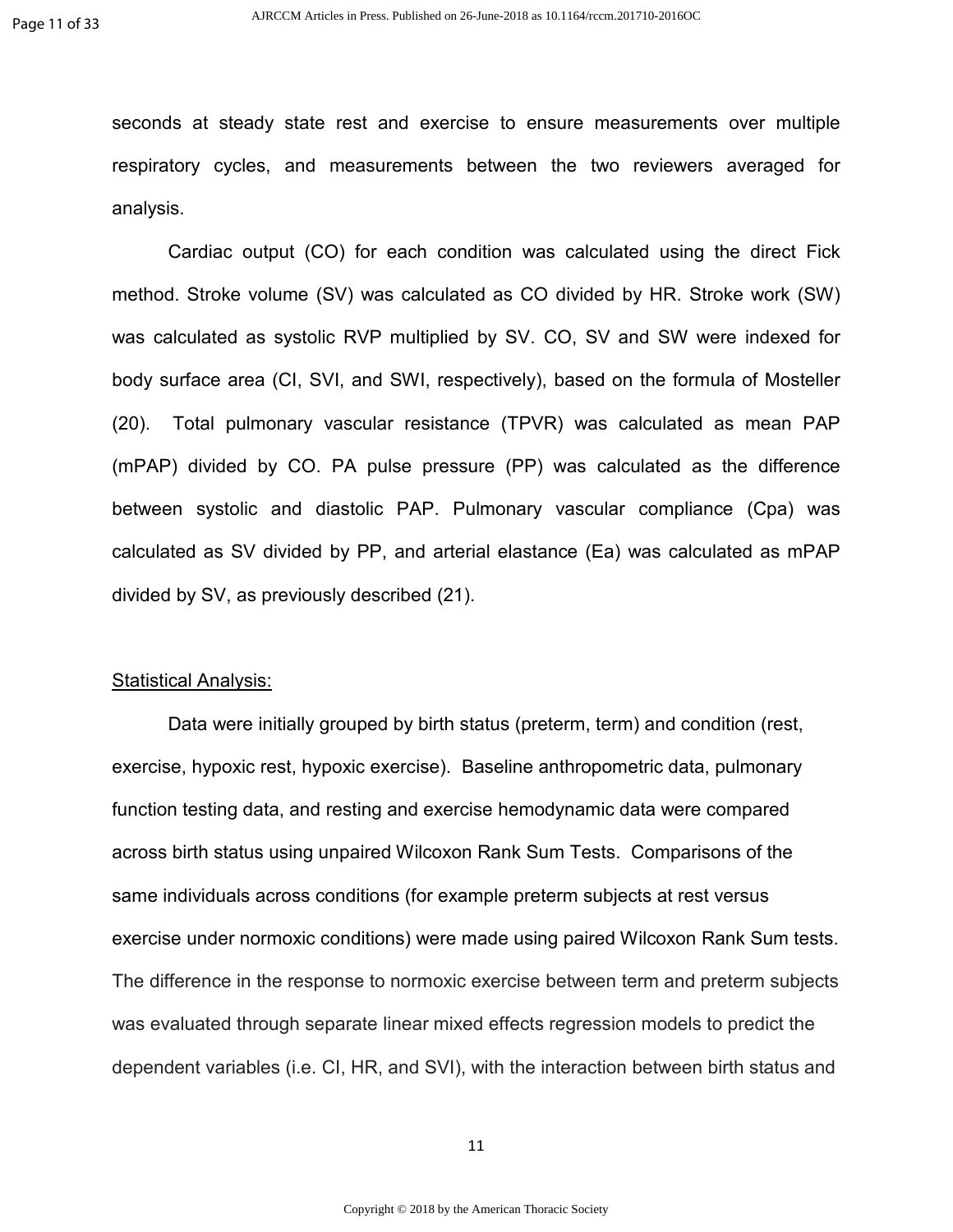condition (rest, exercise) as a fixed effect and individual as a random effect. The relationships between mPAP and CO as well as RVP and SV were compared between term and preterm groups using separate linear mixed effects regression models to predict the y variables (mPAP and RVP, respectively). The interaction between birth status and the x variables (CO and SV) were included as fixed effects and individual as a random effect to account for the inclusion of both rest and exercise values from the same individuals. Among the preterm participants, separate univariable regressions were developed to evaluate the relationship between mPAP and gestational age and ventilator days. Significance level was determined *a priori* at the 0.05 level and all tests were 2-tailed. All data is presented as mean ± SD, unless otherwise noted. All statistical analyses were performed in R (Foundation for Statistical Computing, Vienna, Austria)(22), and graphs generated using Prism Graphpad (Version 7, GraphPad Software Inc., La Jolla, CA).

#### **Results:**

#### Subject characteristics:

Preterm subjects had an average gestational age of 28.6±2.7 weeks (range 24- 31), and birth weight of 1087±297 grams (range 675 – 1497). Adult anthropometric, physical activity, lung function and exercise data for preterm and term subjects are shown in **Table 1**. Subjects were well matched with respect to anthropometric data and baseline physical activity. Spirometric values including  $FEV<sub>1</sub>$  and FVC were similar between control and preterm subjects. However,  $DL<sub>CO</sub>$ ,  $DL<sub>CO</sub>$  corrected for alveolar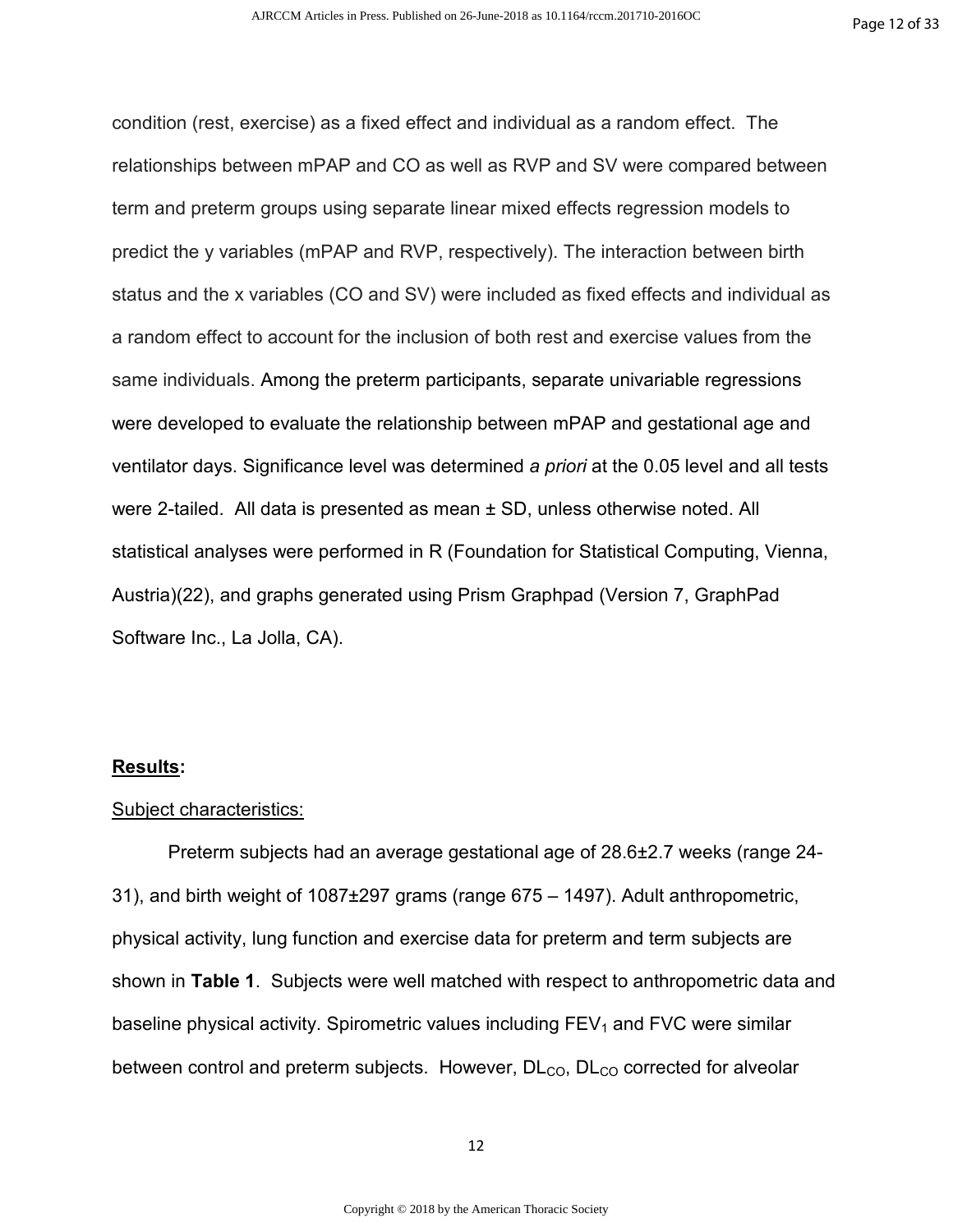volume ( $DL<sub>CO</sub>/V<sub>A</sub>$ ), and the respective % predicted values were all significantly lower in the preterm subjects as compared to term subjects.  $P_{max}$  and  $VO_{2max}$  were also significantly lower in preterm subjects. As a group, the preterm subjects were above the lower limit of normal for spirometry and exercise capacity, consistent with selection of a healthy relatively fit preterm population, though  $DL_{CO}$  and  $DL_{CO}/V_A$  fell at the lower limit of normal. Additional neonatal characteristics of the preterm subjects are shown in **Supplemental Table 1**.

#### Hemodynamics:

**Rest:** Preterm subjects had 41% higher resting PAP, with mPAP 19.7±4.6 vs 14.0±3.4 mmHg in term subjects (**Table 1**). Resting CO and CI were similar among preterm and term subjects, but TPVR and Ea were significantly higher, suggesting a stiffer pulmonary vasculature in preterm subjects. Distribution of key hemodynamic variables in reference to accepted clinical thresholds are shown in **Figure 1** (upper limit for TPVR defined by Kovacs et al (23)). Although systolic RVP was 19% higher among preterm subjects, the resting RV SWI was not significantly different between groups.

**Hemodynamic Response to Exercise:** At 70% of P<sub>max</sub>, preterm and term subjects exercised at a similar  $VO<sub>2</sub>$  (1.2±0.3 vs 1.5±0.5 L/min, respectively, p=0.13). Mean PAP remained higher in preterm subjects but was not statistically different from term subjects, likely due to the small sample size (**Table 1**; p=0.11). However, TPVR and Ea remained significantly higher consistent with a less distensible, less recruitable pulmonary vascular surface area. Although RV hemodynamics were not different at submaximal exercise between groups, the RV response to exercise was significantly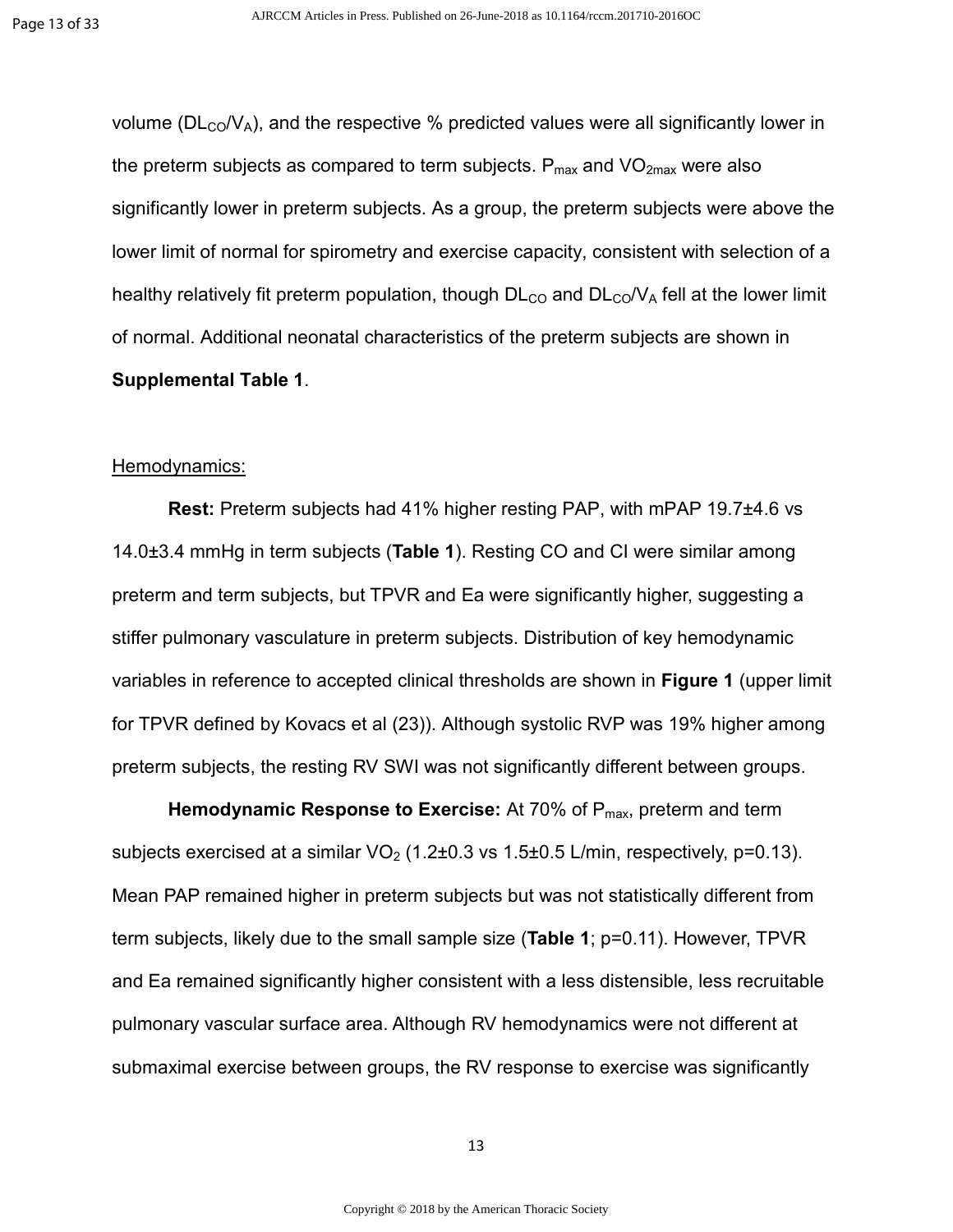different between groups. Specifically, CI increased by 96% in term but only 49% in preterm subjects (p=0.01), SVI increased by 23% in term but decreased by 3% in preterm subjects (p=0.07), and SWI increased 69% in term but only 15% in preterm subjects (p=0.04) (**Figure 2**). Together, these results suggest a significant cardiac limitation to exercise in young adults born preterm.

To better understand the relationships between PAP and flow from rest to exercise and to compare mPAP and TPVR at iso-flow states, we plotted CO versus mPAP for term and preterm subjects (**Figure 3**). Given that the slope of each line represents the TPVR, preterm subjects have a non-significantly higher vascular resistance for any given flow (p=0.07). In addition, to better understand the relationship between RV work and CO, we plotted systolic RVP vs SV. Preterm subjects demonstrated a trend toward lower volume ejected for any RVP (p=0.06), consistent with early RV dysfunction during exercise.

**Hemodynamic Response to Hypoxia and Hypoxic Exercise:** During hypoxic rest, there were no significant differences between groups (**Table 2**). Although we hypothesized there would be increased hypoxic pulmonary vasoconstriction in preterm subjects, comparison of the response to hypoxia among groups showed no differences (P>0.16 for all variables). Two preterm subjects did not complete hypoxic exercise due to presyncopal symptoms during the screening visit hypoxic  $VO<sub>2max</sub>$  test. Only TPVR remained significantly higher among preterms during hypoxic exercise, likely due to the smaller sample size. The cardiac response to hypoxic exercise was comparable to normoxic exercise, with an 83% increase in SWI in term subjects compared to 27% in preterm subjects (p=0.002).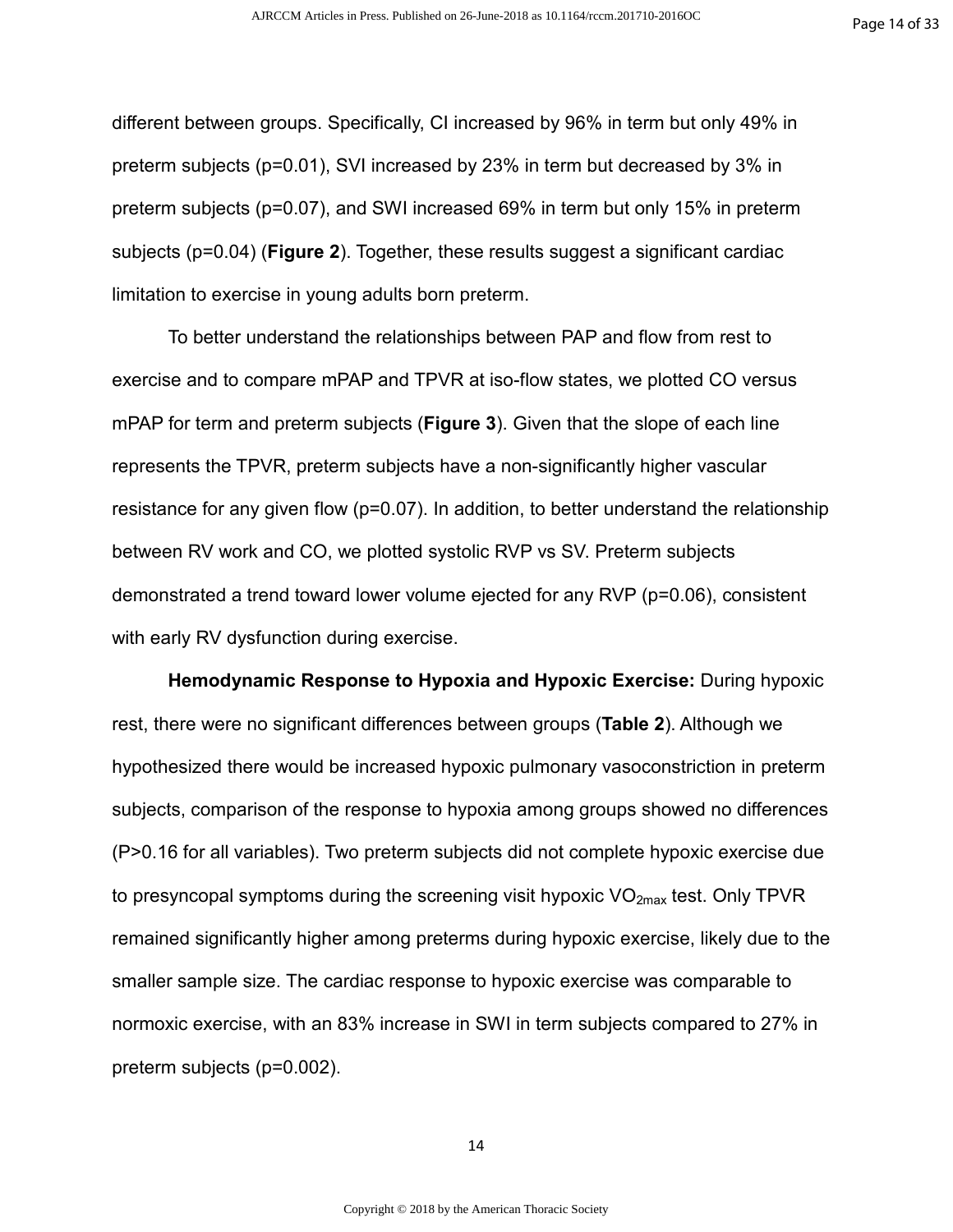**Correlation with Neonatal Clinical Data:** In an effort to identify neonatal characteristics that might predict adult pulmonary vascular dysfunction, we performed separate univariable linear regressions to predict mPAP using gestational age, days on invasive ventilation, days on non-invasive ventilation (continuous positive airway pressure), and total days on combined invasive and non-invasive ventilation. The strongest neonatal predictor of elevated mPAP in adulthood was the number of days on combined invasive and non-invasive ventilation, and was a better predictor than gestational age (**Figure 4**). Notably, those infants requiring prolonged ventilatory support were also diagnosed with BPD, defined clinically by use of supplemental oxygen at 36 weeks postmenstrual age.

#### **Discussion:**

We hypothesized that moderate to extreme premature birth persistently impairs pulmonary vascular function, such that adults born preterm have elevated resting PAP, an abnormal pulmonary vascular response to exercise due to a stiffer less recruitable vascular bed, and an exaggerated hypoxic vasoconstrictor response. To test our hypothesis, we measured pulmonary vascular and RV hemodynamics at rest and in response to physiologic stressors, including exercise, hypoxia, and hypoxic exercise using high-fidelity pressure catheters. Here we have identified that young adults born premature, with an average gestational age of 28.6 weeks and no known history of adult cardiopulmonary disease, have elevated resting pulmonary vascular pressures, increased resistance, and were significantly less able to augment cardiac index or RV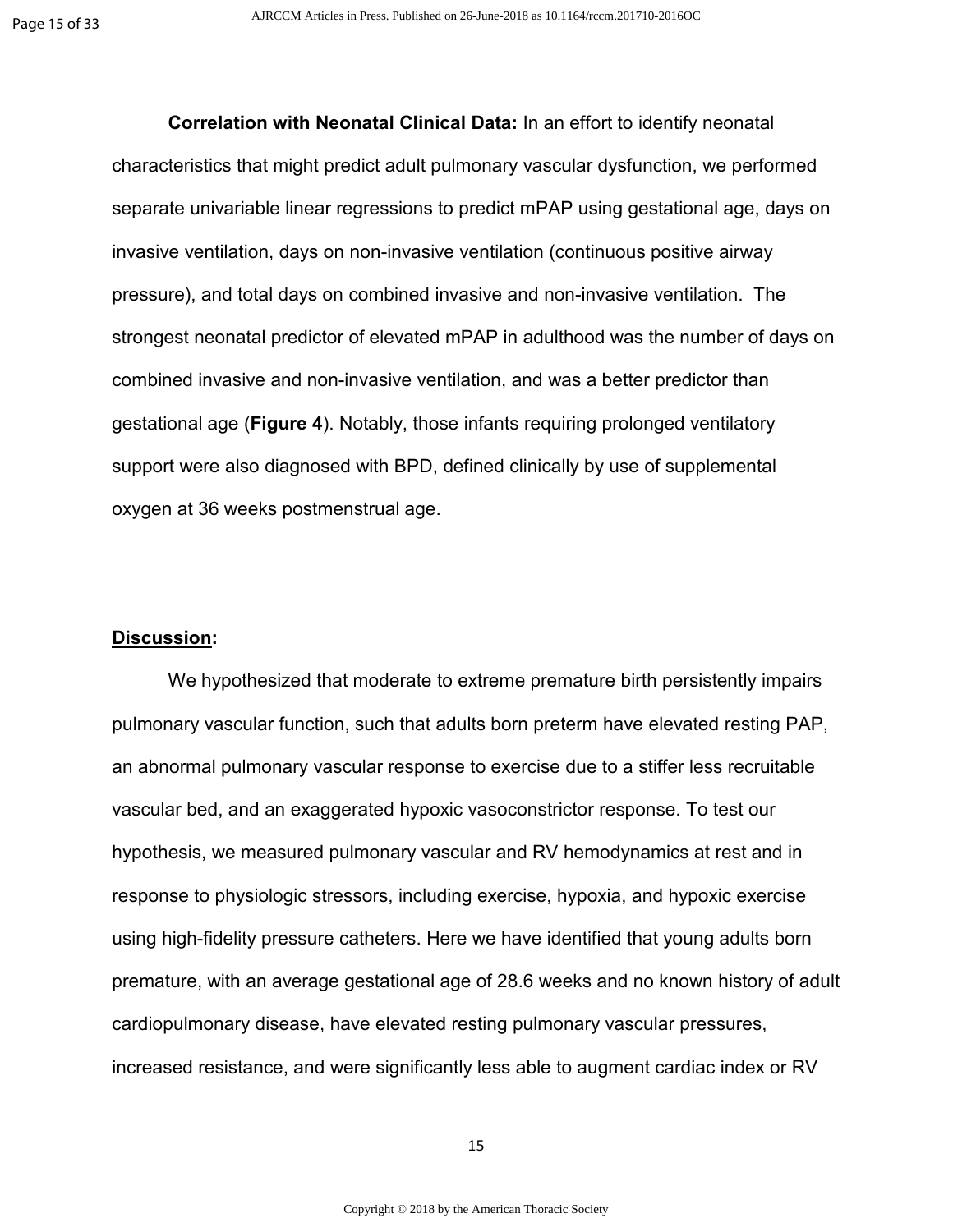stroke work in response to exercise. Contrary to our initial hypothesis, the hypoxic pulmonary vasoconstrictor response appears intact in these individuals, which was also recently reported by Laurie et al (10).

The average mPAP for our preterm population was 19.7 mmHg, with 2 subjects (18%) presenting with resting mPAP ≥25 mmHg, consistent with overt PH, and 3 of 11 subjects (27%) presenting with resting mPAP 19-24 mmHg, consistent with borderline PH. Importantly, a growing body of work supports a significant increase in mortality risk even for mild elevations in PAP. Specifically, recent large studies have identified an adjusted mortality hazard ratio of 1.23-1.31 when borderline PH was defined as mPAP 19-24 mmHg (24, 25), 2.37 when defined as mPAP 17-26 mmHg (26), and 4.03 when defined as mPAP 21-24 mmHg (27). Furthermore, in a serial catheterization study, 61% of subjects with borderline PH developed overt PH on repeat catheterization, suggesting potential to progress and worsening overall prognosis (25).

The finding of increased resting PAP and TPVR in this otherwise healthy preterm-born population is notable. Specifically, as a group the preterm subjects had pulmonary function above the lower limit of normal, with the only between-group differences being in diffusion capacity. We do not believe these subjects are outliers in the literature. Spirometric and DLCO values in other studies of adults born premature, particularly when recruiting participants willing to undergo exercise testing, frequently fall above the lower limit of normal yet may be statistically lower than controls (28, 29). The significantly lower  $DL_{CO}$  and  $DL_{CO}/V_A$  in preterm subjects, falling just above the lower limit of normal, suggests a decreased microvascular surface area among adults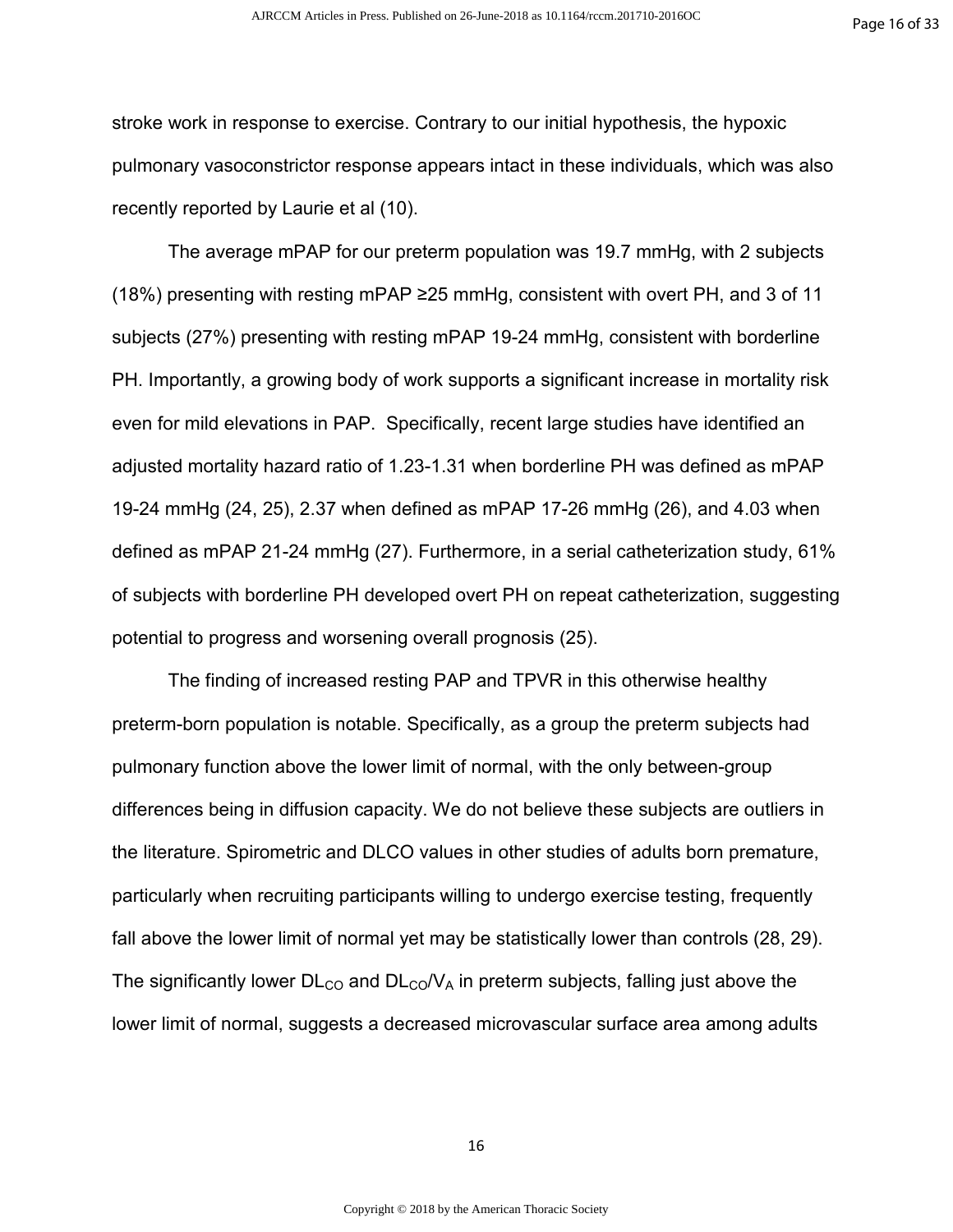born premature, and likely contributes to the exaggerated increase in PAP with exercise.

The degree of RV dysfunction unmasked by exercise in these preterm-born young adults is surprising. RV dysfunction in PH has previously been related to the degree of pulmonary vascular stiffness (30), but typically occurs in the setting of significantly higher pressures. However, the effects of mild chronic elevations in PAP over the course of a lifetime, beginning in a developmentally immature host, are not well described. Based on the developmental origins of health and disease hypothesis, a complex interplay between adaptive and maladaptive responses to environmental cues in a developmentally plastic host would be expected (31, 32). Intriguingly, using a rodent model of BPD, we have previously identified persistently elevated PAP throughout the lifespan. During adolescence, DLCO is maintained due to an adaptive increase in CO, but RV dysfunction develops in mid-adulthood (33-35). In humans born premature, cardiac imaging studies demonstrate biventricular hypertrophy beginning during early postnatal development with RV dysfunction and reduced ejection fraction apparent in early adulthood (36, 37).

Our study is now the second to report a cardiac limitation to exercise in seemingly healthy young adults born premature. Using exercise stress echocardiograms, Huckstep et al demonstrated a decreased cardiac reserve with less augmentation of left ventricular ejection fraction during exercise (38). The relative contributions of left versus right ventricular dysfunction during exercise remain to be elucidated in adults born preterm. However, prior exercise comparisons of left versus right heart failure suggest less SV reserve but larger HR responses to exercise in RV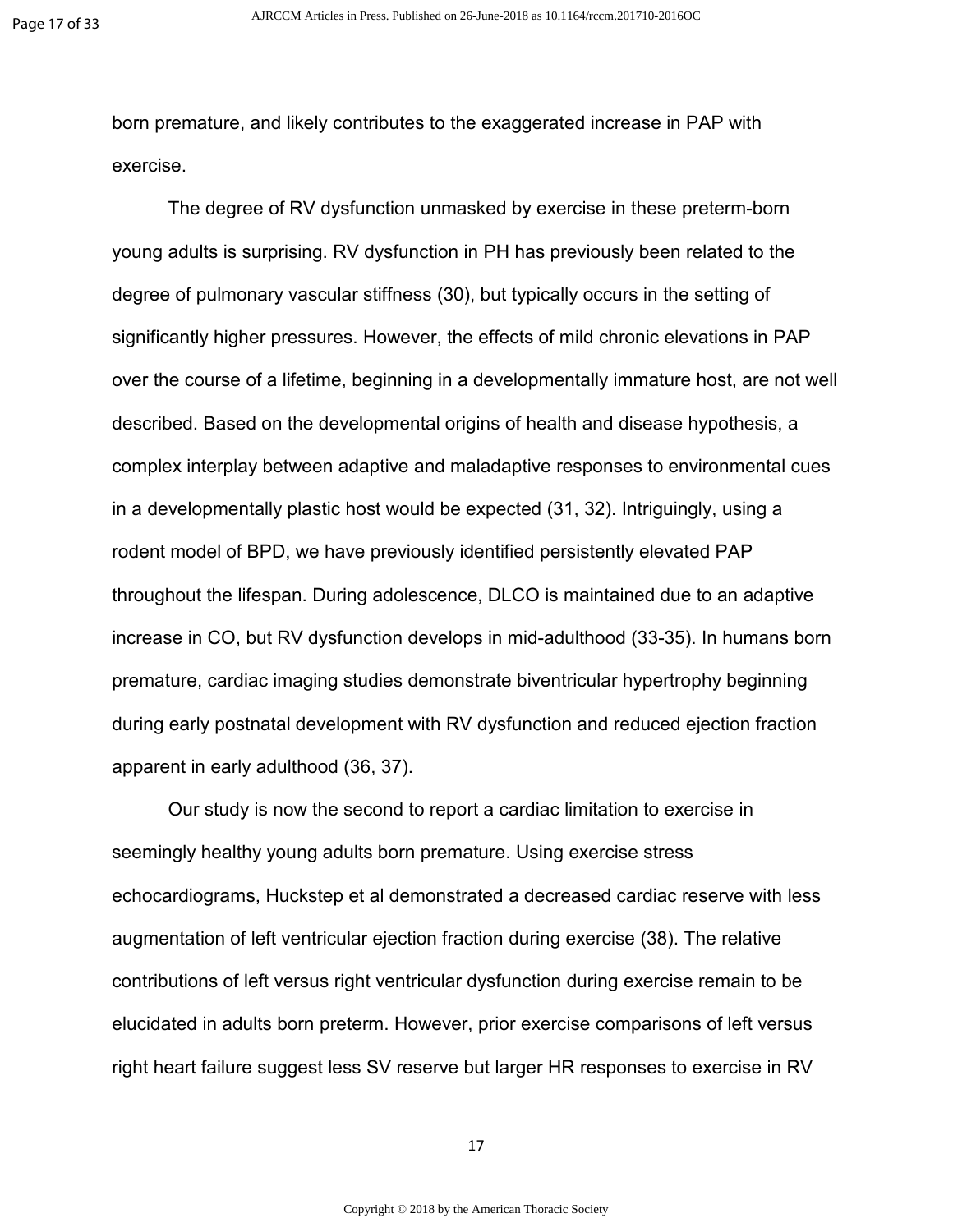failure (39), and the RV may again be the more affected ventricle in adults born premature. Our small sample size and the unavailability of cardiac response to exercise data for all subjects limits our ability to identify neonatal predictors of RV dysfunction. However, based on our findings, one hypothesis for the paradoxical lack of exaggerated increase in echocardiographically-estimated PAP among preterm-born adults with a history of BPD, as identified by Laurie et al, is more exaggerated RV dysfunction in this population (10).

Phenotypic variability exists among preterm subjects born at similar gestational ages, making it difficult to predict which individuals are at highest risk for developing pulmonary vascular disease. Among our subjects, the strongest predictor of elevated mPAP was the number of days on combined invasive and non-invasive ventilatory support. Not surprisingly, the subjects with the longest durations of invasive ventilation were those who were diagnosed with BPD. Our number of subjects is too small to draw firm conclusions, however, a diagnosis of BPD may very well be the primary modifier of long-term pulmonary vascular risk.

 One of the primary limitations of our study is the small sample size. However, the use of direct invasive measures, physiologic stressors, and availability of extensive neonatal records allowed us to conclude that otherwise healthy young adults born preterm, particularly those requiring extended neonatal respiratory support, have increased pulmonary pressures, increased pulmonary vascular resistance, and an impaired cardiac response to exercise. It is important to recognize that the preterm subjects who participated in this study were active individuals with no known history of adult respiratory or cardiovascular disease able to perform maximal exercise testing,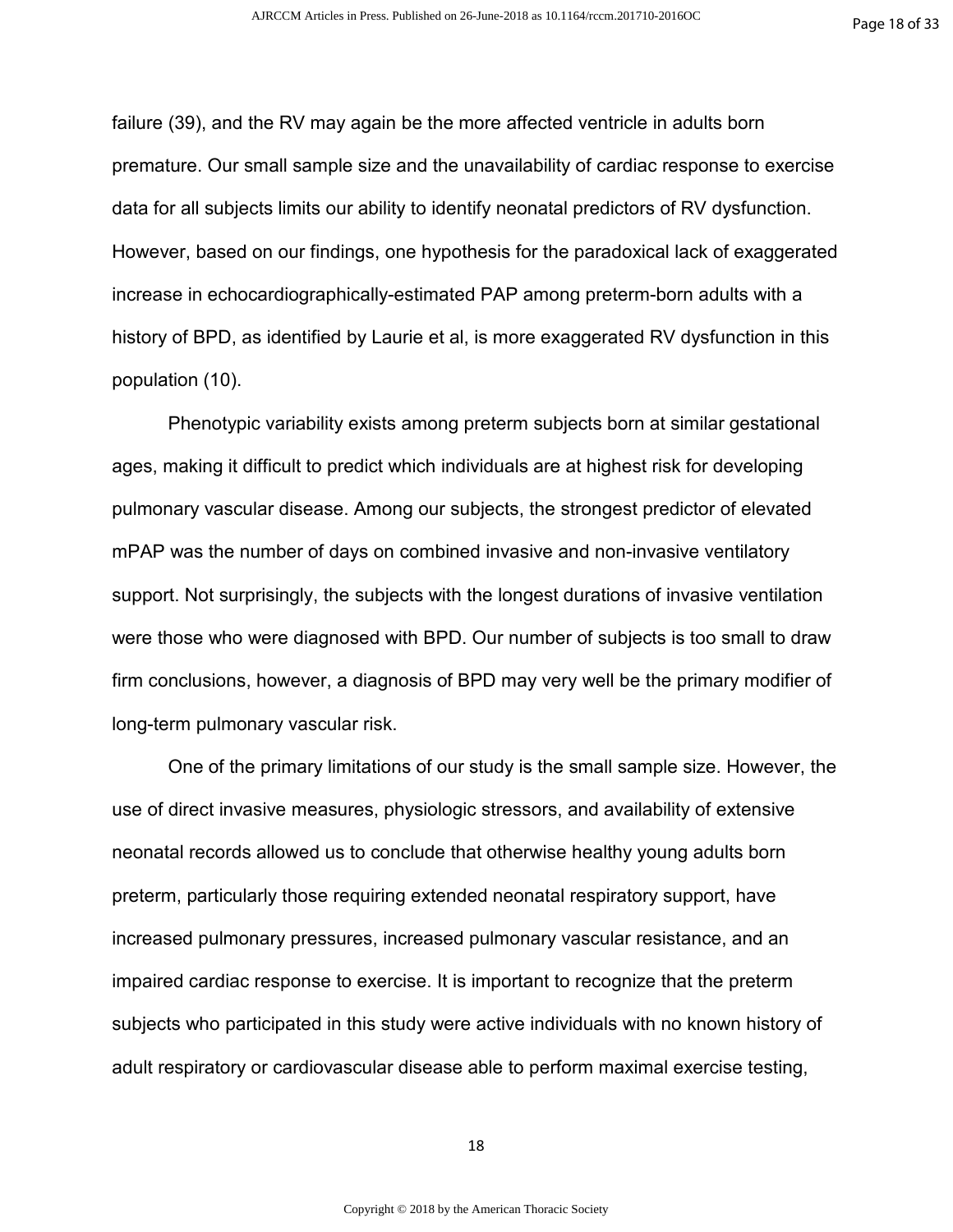resulting in some degree of selection bias. Nevertheless, given that we have demonstrated early pulmonary vascular disease in this relatively healthy young adult population, we suspect we may be underestimating the RV and pulmonary vascular pathology in preterm subjects at large. In addition, the premature subjects in this study were born in an era (1988-1991) of rapidly changing neonatal practice, including the introduction of surfactant and the increasing use of antenatal steroids. Thus, it will require further study to determine whether our findings are applicable to younger populations born preterm. Finally, we were unable to obtain pulmonary vascular wedge pressures given the use of high-fidelity solid-state pressure catheters, prompting our use of TPVR as a surrogate for pulmonary vascular resistance. We did however measure compliance, which contributes to the pulsatile RV afterload, and Ea, which computes composite RV afterload. Together, these represent a robust measure of RV afterload and were impaired in preterm subjects.

In conclusion, young adults born premature with no history of adult cardiopulmonary disease have elevated resting pulmonary vascular pressures, with 45% meeting clinical cut-points for abnormal, as well as evidence of increased pulmonary vascular stiffness and early RV dysfunction. Given the findings of early RV dysfunction at relatively low-level elevations in PAP, future studies should evaluate the role of earlier treatment of pulmonary vascular disease in order to maintain RV function in this high-risk population.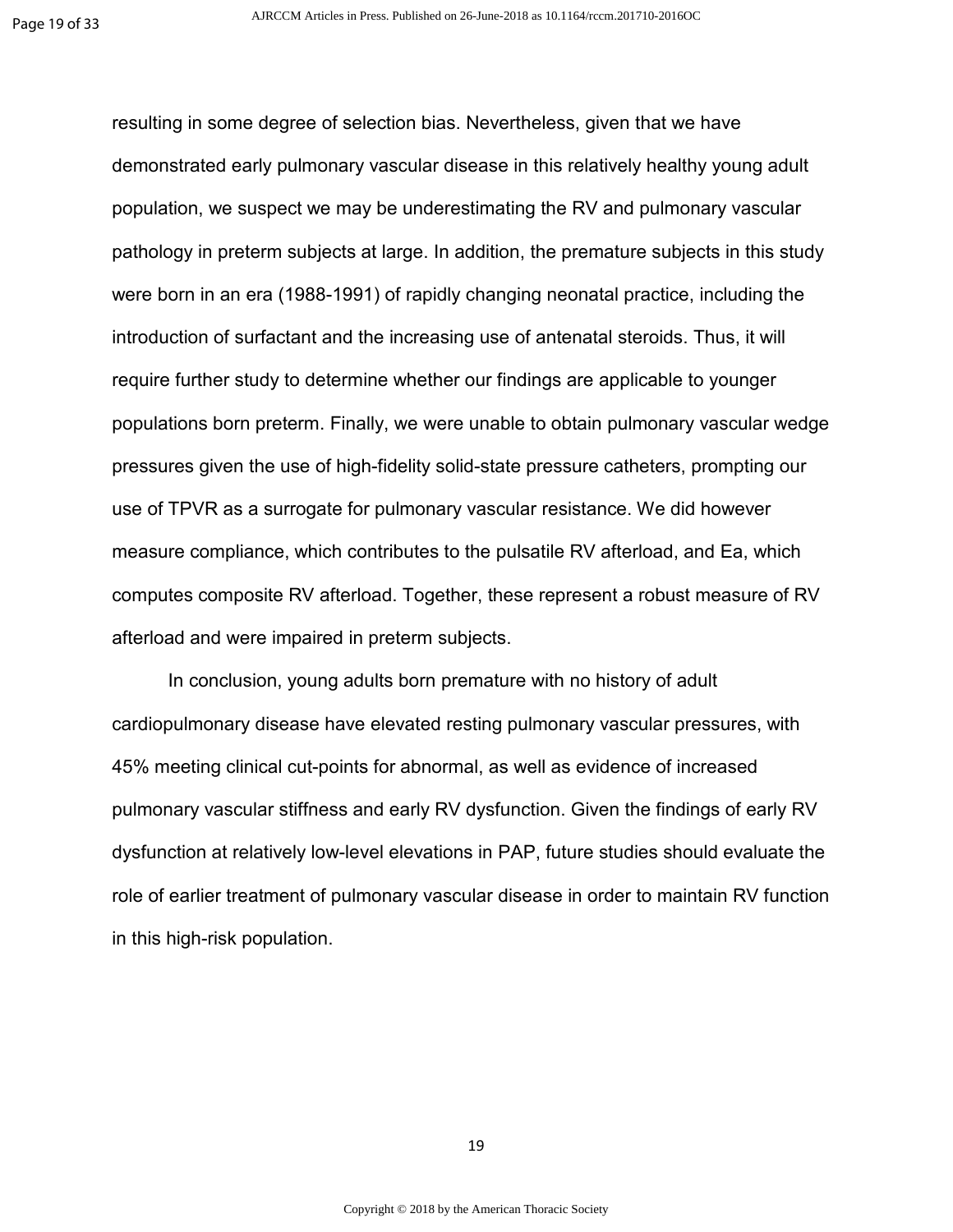# **Acknowledgments:**

We would like to thank Dr. Awni Al Subu and Dr. Christina Bryndzia for helping with arterial line insertions and providing clinical support for the study. We thank Dr. Rudolf Braun, Dr. Aleksey Sobakin, Kent MacLaughlin, Jacob MacDonald, Christina Cavanaugh, Kathrine Schmidt and Jacob Lamers for their help with data collection. Thank you to Patrick Jones, Cassandra Koczan and Cara Miller for their assistance in the cardiac catheterization laboratory.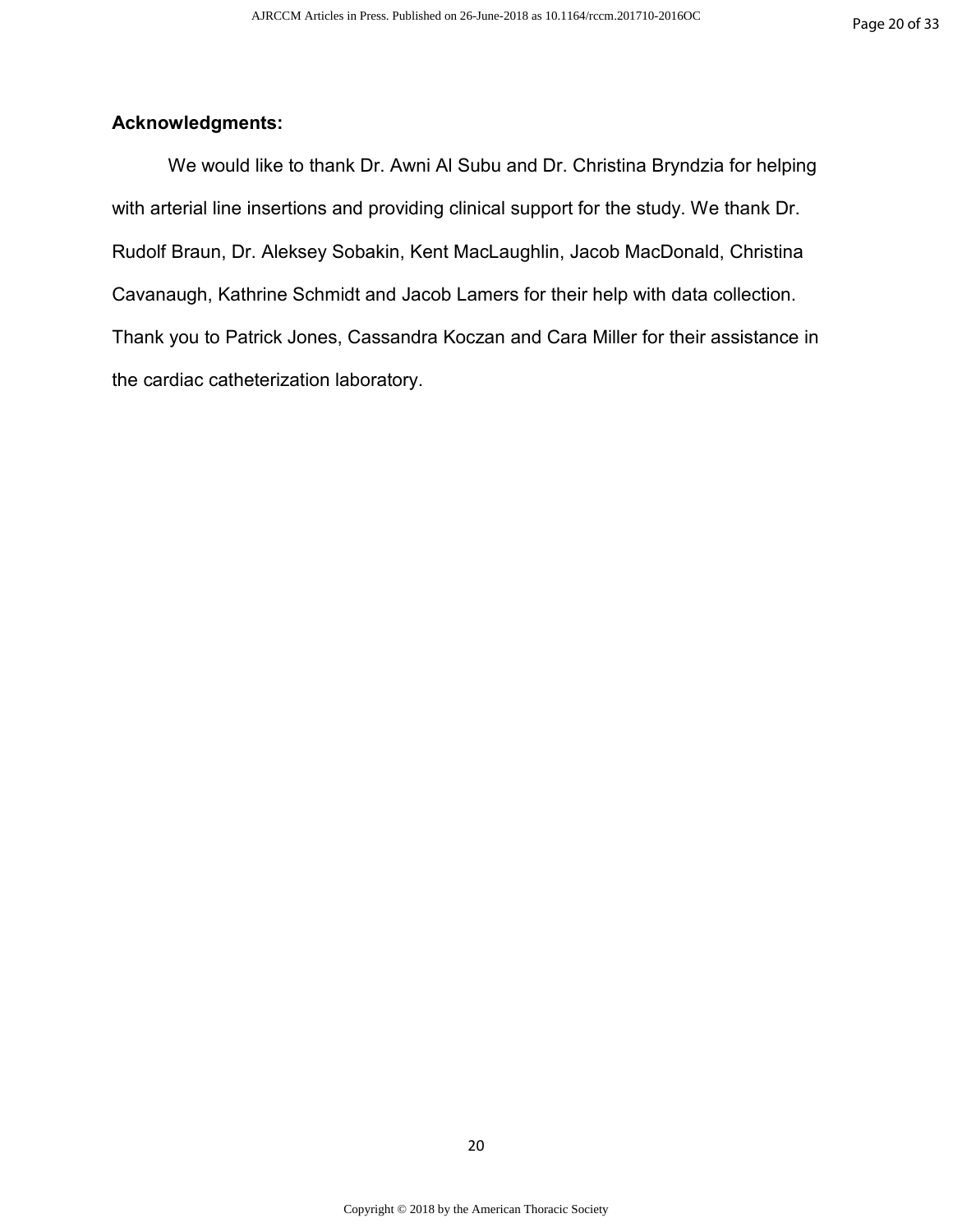#### **References:**

- 1. Vogel JP, Chawanpaiboon S, Watananirun K, Lumbiganon P, Petzold M, Moller AB, Thinkhamrop J, Laopaiboon M, Seuc AH, Hogan D, Tuncalp O, Allanson E, Betran AP, Bonet M, Oladapo OT, Gulmezoglu AM. Global, regional and national levels and trends of preterm birth rates for 1990 to 2014: protocol for development of World Health Organization estimates. *Reprod Health* 2016; 13: 76.
- 2. Baker CD, Abman SH, Mourani PM. Pulmonary Hypertension in Preterm Infants with Bronchopulmonary Dysplasia. *Pediatric allergy, immunology, and pulmonology* 2014; 27: 8-16.
- 3. Mourani PM, Sontag MK. Early Pulmonary Vascular Disease in Preterm Infants at Risk for. 2015; 191: 87-95.
- 4. Naumburg E, Soderstrom L, Huber D, Axelsson I. Risk factors for pulmonary arterial hypertension in children and young adults. *Pediatr Pulmonol* 2017; 52: 636-641.
- 5. Mourani PM, Sontag MK, Younoszai A, Miller JI, Kinsella JP, Baker CD, Poindexter BB, Ingram DA, Abman SH. Early pulmonary vascular disease in preterm infants at risk for bronchopulmonary dysplasia. *Am J Respir Crit Care Med* 2015; 191: 87-95.
- 6. Zivanovic S, Pushparajah K, Calvert S, Marlow N, Razavi R, Peacock JL, Greenough A. Pulmonary Artery Pressures in School-Age Children Born Prematurely. *J Pediatr* 2017; 191: 42-49.e43.
- 7. Naumburg E, Söderström L, Huber D, Axelsson I. Risk factors for pulmonary arterial hypertension in children and young adults. *Pediatric Pulmonology* 2017; 52: 636-641.
- 8. Naumburg E, Axelsson I, Huber D, Soderstrom L. Some neonatal risk factors for adult pulmonary arterial hypertension remain unknown. *Acta paediatrica (Oslo, Norway : 1992)* 2015; 104: 1104- 1108.
- 9. Lewandowski AJ, Augustine D, Lamata P, Davis EF, Lazdam M, Francis J, McCormick K, Wilkinson AR, Singhal A, Lucas A, Smith NP, Neubauer S, Leeson P. Preterm heart in adult life: cardiovascular magnetic resonance reveals distinct differences in left ventricular mass, geometry, and function. *Circulation* 2013; 127: 197-206.
- 10. Laurie SS, Elliott JE, Beasley KM, Mangum TS, Goodman RD, Duke JW, Gladstone IM, Lovering AT. Exaggerated Increase in Pulmonary Artery Pressure During Exercise in Adults Born Preterm. *Am J Respir Crit Care Med* 2017.
- 11. Beshish A, Haraldsdottir K, Barton G, Tetri L, Braun RK, Pegelow D, Palta M, Lamers L, Goss KN, Eldridge M. Pulmonary Vascular Response to Exercise and Hypoxia In Adult Survivors of Preterm Birth. 2017 American Thoracity Society B28 Let's Go Crazy: Exercise responses and physiological assessment in pulmonary vascular disease. Washington D.C.; 2017. p. A3109-A3109.
- 12. Beshish A, Goss KN, Harraldsdottir K, Barton G, Pegelow DF, Palta M, Lamers L, Eldridge MW. Early Pulmonary Vascular Disease in Young Adults Born Premature. Grover Conference. Sedalia, Colorado: American Thoracic Society; 2017.
- 13. Palta M, Sadek M, Barnet JH, Evans M, Weinstein MR, McGuinness G, Peters ME, Gabbert D, Fryback D, Farrell P. Evaluation of criteria for chronic lung disease in surviving very low birth weight infants. Newborn Lung Project. *J Pediatr* 1998; 132: 57-63.
- 14. Palta M, Sadek-Badawi M, Evans M, Weinstein MR, McGuinnes G. Functional assessment of a multicenter very low-birth-weight cohort at age 5 years. Newborn Lung Project. *Arch Pediatr Adolesc Med* 2000; 154: 23-30.
- 15. Palta M, Weinstein MR, McGuinness G, Gabbert D, Brady W, Peters ME. A population study. Mortality and morbidity after availability of surfactant therapy. Newborn Lung Project. *Archives of pediatrics & adolescent medicine* 1994; 148: 1295-1301.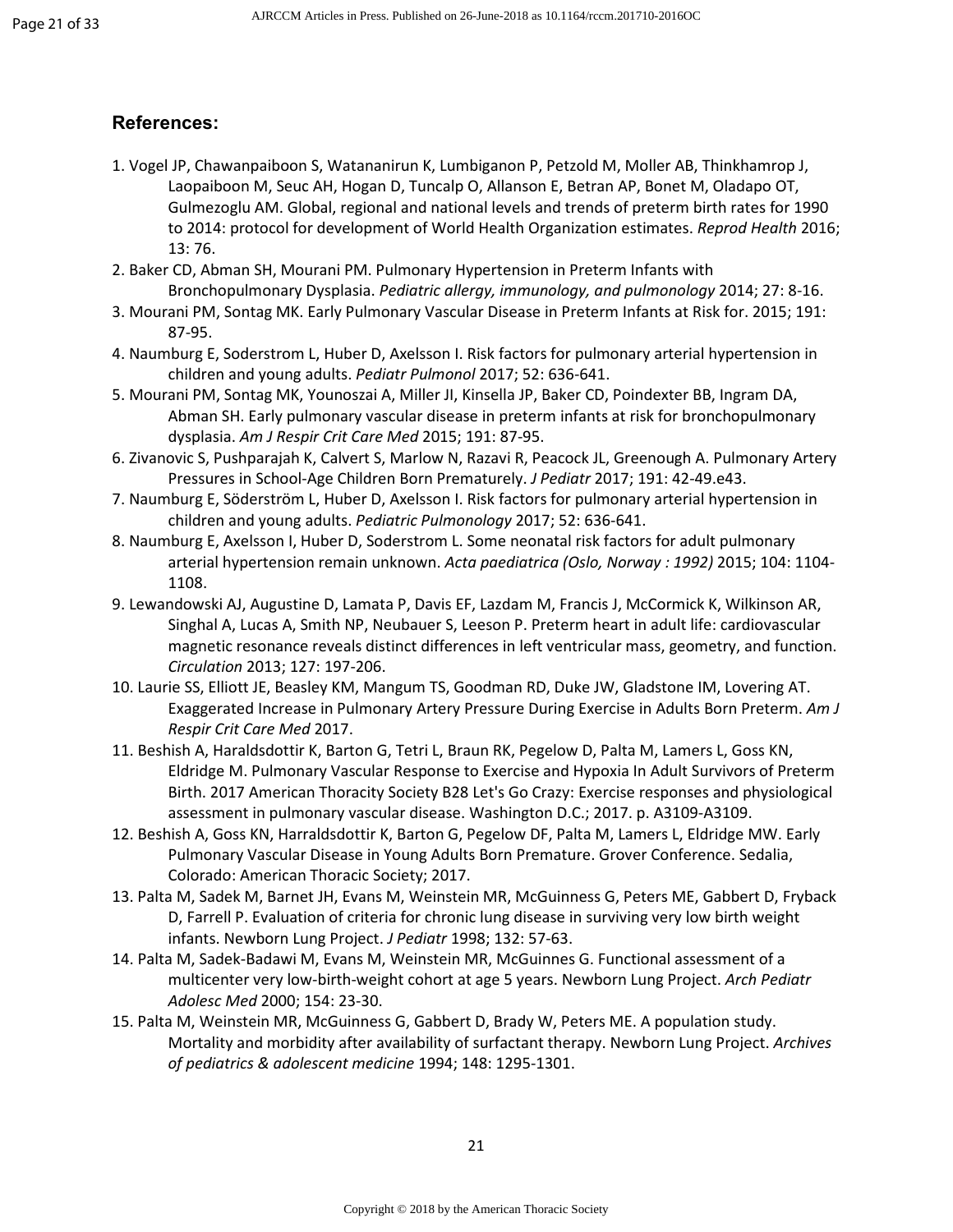- 16. Palta M, Sadek-Badawi M, Sheehy M, Albanese A, Weinstein M, McGuinness G, Peters ME. Respiratory symptoms at age 8 years in a cohort of very low birth weight children. *American journal of epidemiology* 2001; 154: 521-529.
- 17. Bull FC, Maslin TS, Armstrong T. Global physical activity questionnaire (GPAQ): nine country reliability and validity study. *Journal of physical activity & health* 2009; 6: 790-804.
- 18. Quanjer PH, Stanojevic S, Cole TJ, Baur X, Hall GL, Culver BH, Enright PL, Hankinson JL, Ip MS, Zheng J, Stocks J. Multi-ethnic reference values for spirometry for the 3-95-yr age range: the global lung function 2012 equations. *Eur Respir J* 2012; 40: 1324-1343.
- 19. Stanojevic S, Graham BL, Cooper BG, Thompson Bruce R, Carter KW, Francis RW, Hall Graham L. Official ERS technical standards: Global Lung Function Initiative reference values for the carbon monoxide transfer factor for Caucasians. *Eur Respir J* 2017; 50.
- 20. Mosteller RD. Simplified calculation of body-surface area. *The New England journal of medicine*  1987; 317: 1098.
- 21. Wang Z, Chesler NC. Pulmonary vascular wall stiffness: An important contributor to the increased right ventricular afterload with pulmonary hypertension. *Pulmonary circulation* 2011; 1: 212- 223.
- 22. Dean CB, Nielsen JD. Generalized linear mixed models: a review and some extensions. *Lifetime data analysis* 2007; 13: 497-512.
- 23. Kovacs G, Olschewski A, Berghold A, Olschewski H. Pulmonary vascular resistances during exercise in normal subjects: a systematic review. *Eur Respir J* 2012; 39: 319-328.
- 24. Maron BA, Hess E, Maddox TM, Opotowsky AR, Tedford RJ, Lahm T, Joynt KE, Kass DJ, Stephens T, Stanislawski MA, Swenson ER, Goldstein RH, Leopold JA, Zamanian RT, Elwing JM, Plomondon ME, Grunwald GK, Baron AE, Rumsfeld JS, Choudhary G. Association of Borderline Pulmonary Hypertension With Mortality and Hospitalization in a Large Patient Cohort: Insights From the Veterans Affairs Clinical Assessment, Reporting, and Tracking Program. *Circulation* 2016; 133: 1240-1248.
- 25. Assad TR, Maron BA, Robbins IM, et al. Prognostic effect and longitudinal hemodynamic assessment of borderline pulmonary hypertension. *JAMA Cardiology* 2017; 2: 1361-1368.
- 26. Douschan P, Kovacs G, Avian A, Foris V, Gruber F, Olschewski A, Olschewski H. Mild Elevation of Pulmonary Arterial Pressure as a Predictor of Mortality. *American Journal of Respiratory and Critical Care Medicine* 2018; 197: 509-516.
- 27. Heresi GA, Minai OA, Tonelli AR, Hammel JP, Farha S, Parambil JG, Dweik RA. Clinical characterization and survival of patients with borderline elevation in pulmonary artery pressure. *Pulmonary circulation* 2013; 3: 916-925.
- 28. Caskey S, Gough A, Rowan S, Gillespie S, Clarke J, Riley M, Megarry J, Nicholls P, Patterson C, Halliday HL, Shields MD, McGarvey L. Structural and Functional Lung Impairment in Adult Survivors of Bronchopulmonary Dysplasia. *Annals of the American Thoracic Society* 2016; 13: 1262-1270.
- 29. Lovering AT, Laurie SS, Elliott JE, Beasley KM, Yang X, Gust CE, Mangum TS, Goodman RD, Hawn JA, Gladstone IM. Normal pulmonary gas exchange efficiency and absence of exercise-induced arterial hypoxemia in adults with bronchopulmonary dysplasia. *Journal of applied physiology (Bethesda, Md : 1985)* 2013; 115: 1050-1056.
- 30. Stevens GR, Garcia-Alvarez A, Sahni S, Garcia MJ, Fuster V, Sanz J. RV dysfunction in pulmonary hypertension is independently related to pulmonary artery stiffness. *JACC Cardiovascular imaging* 2012; 5: 378-387.
- 31. Maron BA, Abman SH. Translational Advances in the Field of Pulmonary Hypertension.Focusing on Developmental Origins and Disease Inception for the Prevention of Pulmonary Hypertension. *American Journal of Respiratory and Critical Care Medicine* 2017; 195: 292-301.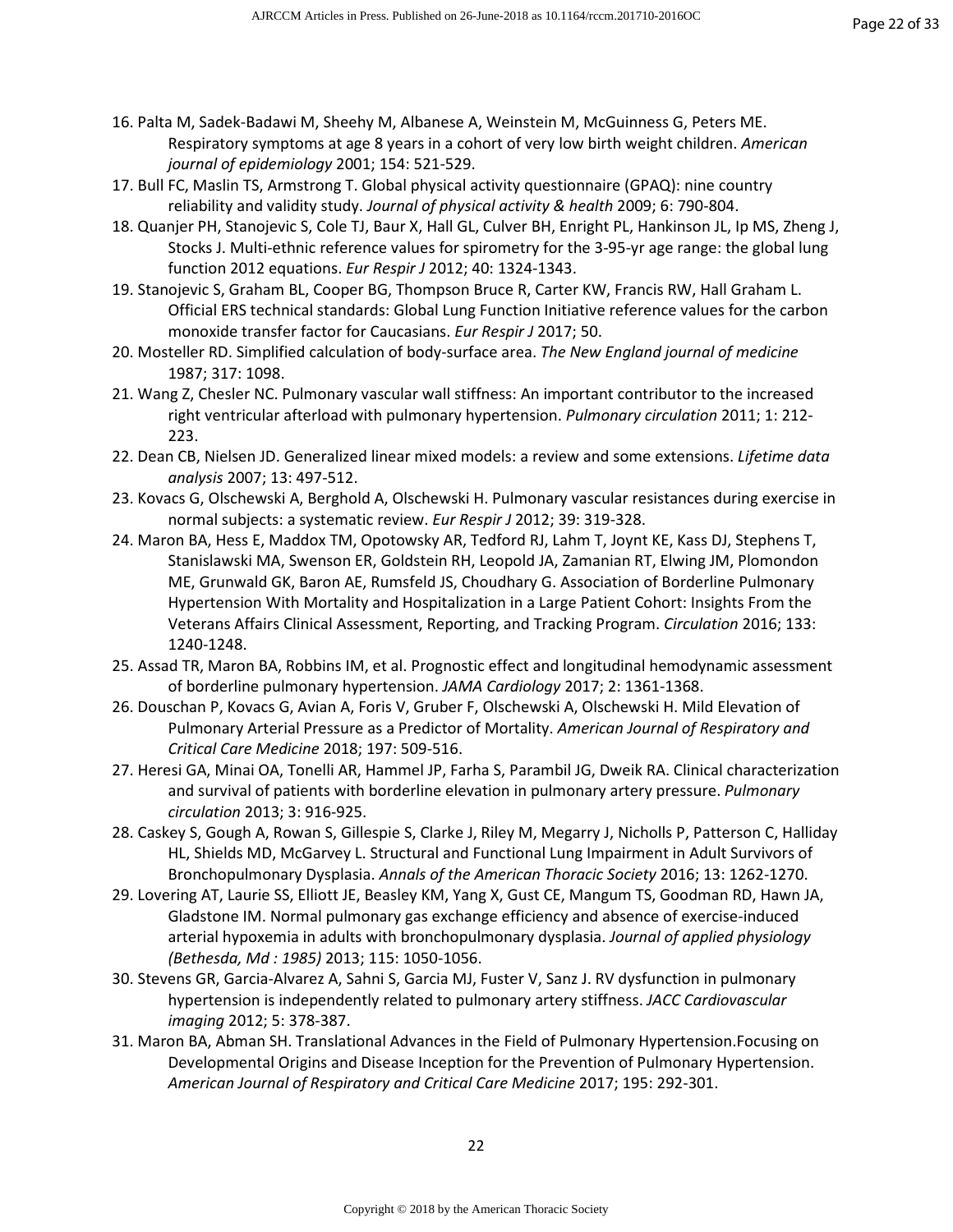- 32. Wadhwa PD, Buss C, Entringer S, Swanson JM. Developmental origins of health and disease: brief history of the approach and current focus on epigenetic mechanisms. *Seminars in reproductive medicine* 2009; 27: 358-368.
- 33. Goss KN, Cucci AR, Fisher AJ, Albrecht M, Frump A, Tursunova R, Gao Y, Brown MB, Petrache I, Tepper RS, Ahlfeld SK, Lahm T. Neonatal hyperoxic lung injury favorably alters adult right ventricular remodeling response to chronic hypoxia exposure. *Am J Physiol Lung Cell Mol Physiol*  2015; 308: L797-806.
- 34. Goss KN, Tepper RS, Lahm T, Ahlfeld SK. Increased Cardiac Output and Preserved Gas Exchange Despite Decreased Alveolar Surface Area in Rats Exposed to Neonatal Hyperoxia and Adult Hypoxia. *Am J Respir Cell Mol Biol* 2015; 53: 902-906.
- 35. Goss KN, Kumari S, Tetri LH, Barton G, Braun RK, Hacker TA, Eldridge MW. Postnatal Hyperoxia Exposure Durably Impairs Right Ventricular Function and Mitochondrial Biogenesis. *Am J Respir Cell Mol Biol* 2017; 56: 609-619.
- 36. Aye CYL, Lewandowski AJ, Lamata P, Upton R, Davis E, Ohuma EO, Kenworthy Y, Boardman H, Wopperer S, Packham A, Adwani S, McCormick K, Papageorghiou AT, Leeson P. Disproportionate cardiac hypertrophy during early postnatal development in infants born preterm. *Pediatr Res*  2017; 82: 36-46.
- 37. Lewandowski AJ, Bradlow WM, Augustine D, Davis EF, Francis J, Singhal A, Lucas A, Neubauer S, McCormick K, Leeson P. Right ventricular systolic dysfunction in young adults born preterm. *Circulation* 2013; 128: 713-720.
- 38. Huckstep OJ, Williamson W, Telles F, Burchert H, Bertagnolli M, Herdman C, Arnold L, Smillie R, Mohamed A, Boardman H, McCormick K, Neubauer S, Leeson P, Lewandowski AJ. Physiological Stress Elicits Impaired Left Ventricular Function in Preterm-Born Adults. *J Am Coll Cardiol* 2018; 71: 1347-1356.
- 39. Groepenhoff H, Westerhof N, Jacobs W, Boonstra A, Postmus PE, Vonk-Noordegraaf A. Exercise stroke volume and heart rate response differ in right and left heart failure. *Eur J Heart Fail* 2010; 12: 716-720.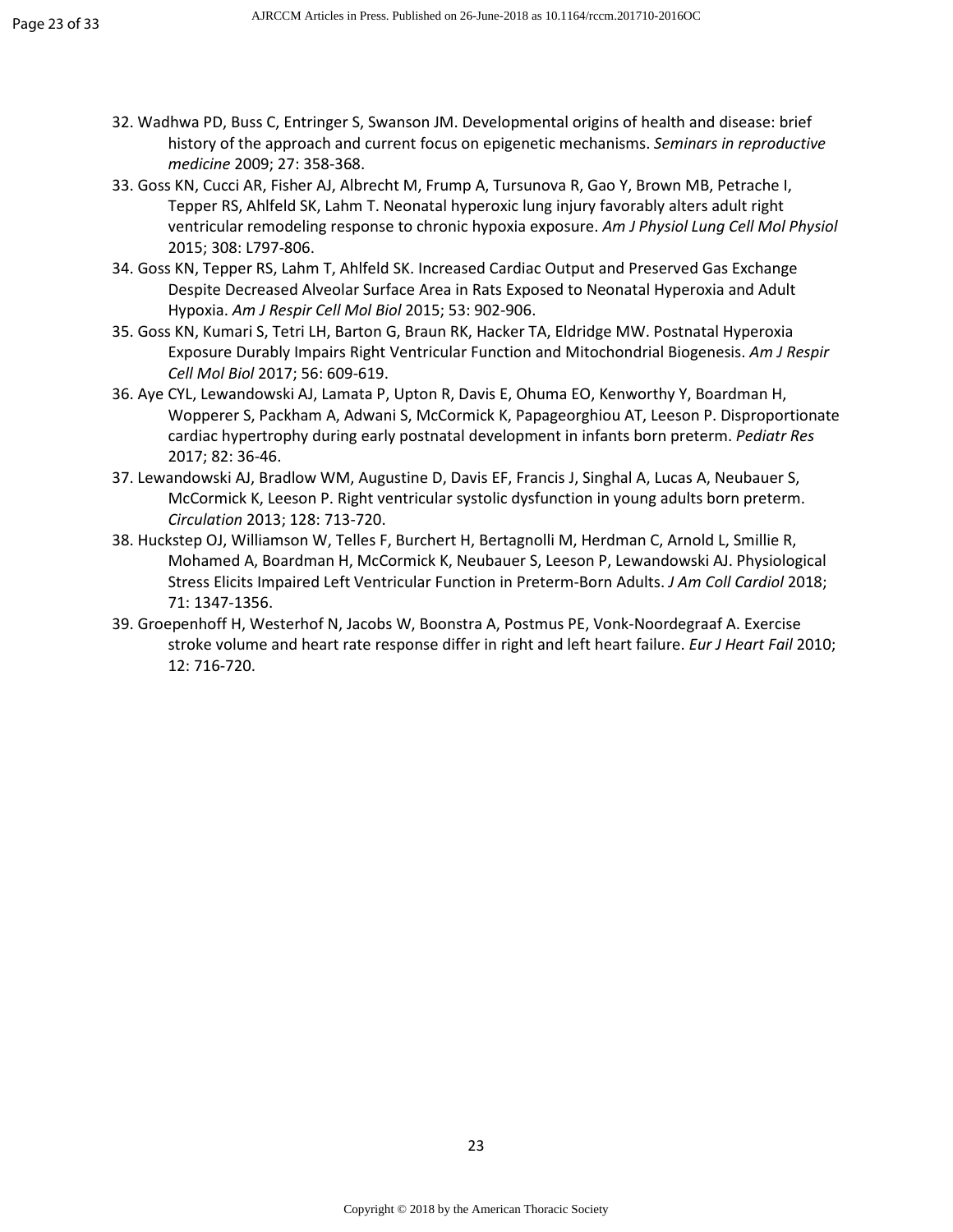#### **Figure Legends:**

**Figure 1: Distribution of resting hemodynamic data in term and preterm subjects in reference to clinical thresholds.** For mean pulmonary artery pressure (mPAP) and cardiac index (CI), solid red line represents accepted clinical thresholds for pulmonary hypertension and cardiac dysfunction, respectively. Dashed red line represents cutpoint for borderline pulmonary hypertension. For total pulmonary vascular resistance (TPVR) and elastance (Ea), dotted black line represents 1 standard deviation and solid black line represents 2 standard deviations above published and internal normative values, respectively. Error bars are standard deviation.

**Figure 2: Cardiac response to exercise in term and preterm subjects.** Preterm subjects demonstrate a significantly blunted cardiac response to exercise, demonstrated by lower augmentation of cardiac index (CI). This difference is driven primarily by stroke volume. Solid lines represent group response, while lighter dashed lines represent individual responses.

**Figure 3: Correlation of hemodynamic parameters at rest and during exercise in term and preterm subjects.** Left: Cardiac output (CO) versus mean pulmonary artery pressure (mPAP) demonstrates a greater pulmonary vascular resistance (slope) for a given volume of pulmonary flow among preterm subjects. Right: Systolic right ventricular pressure (sRVP) versus stroke volume (SV) demonstrates a lower volume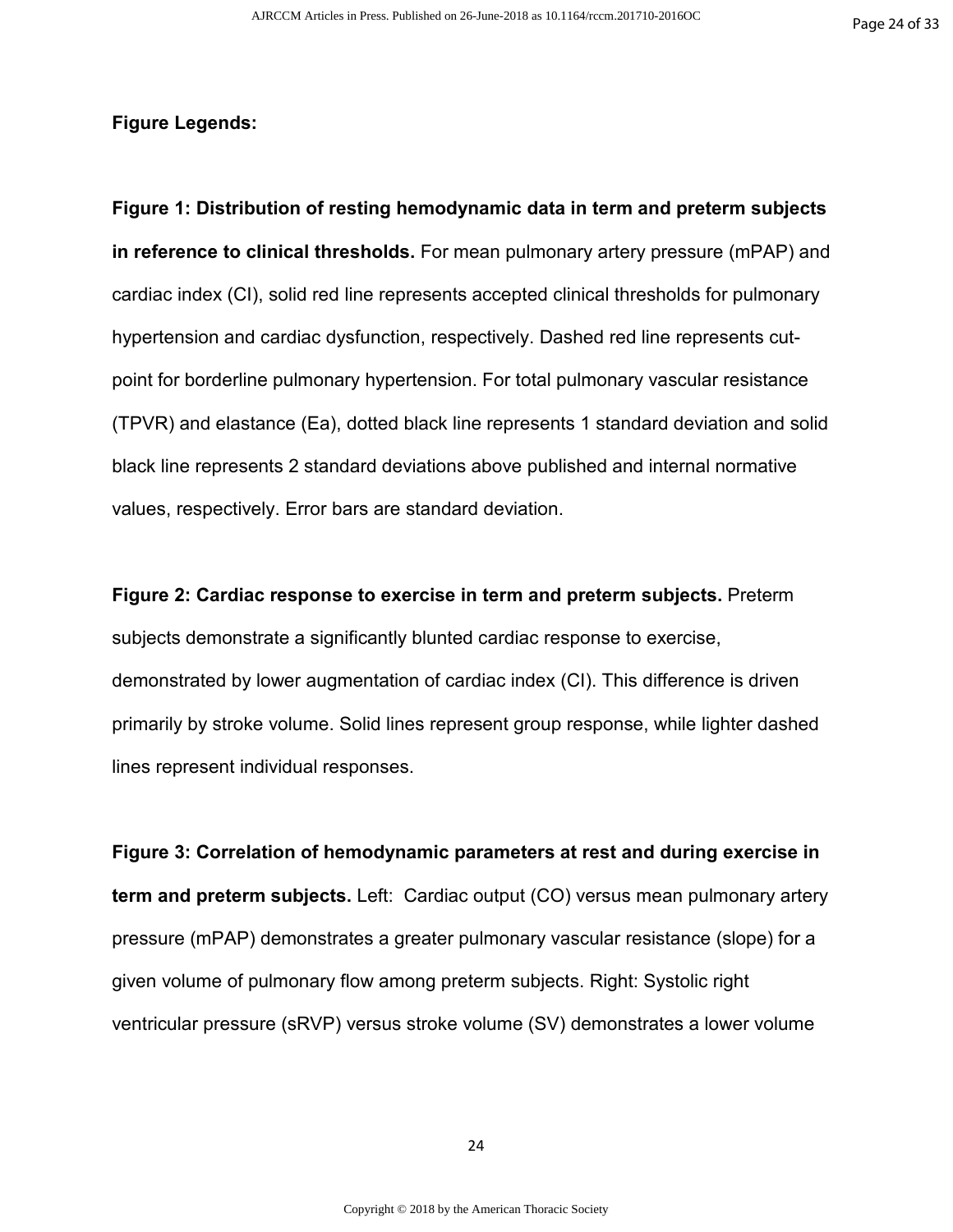ejected for any RV pressure among preterm subjects. Individual data points missing for 4 term and 2 preterm subjects due to failure to meet pre-specified quality measures.

**Figure 4: Correlation of neonatal characteristics with mean pulmonary artery pressure (mPAP).** Subjects diagnosed with bronchopulmonary dysplasia (BPD), defined by use of supplemental oxygen at 36 weeks postmenstrual age, are denoted by open circles (males) or open triangles (females).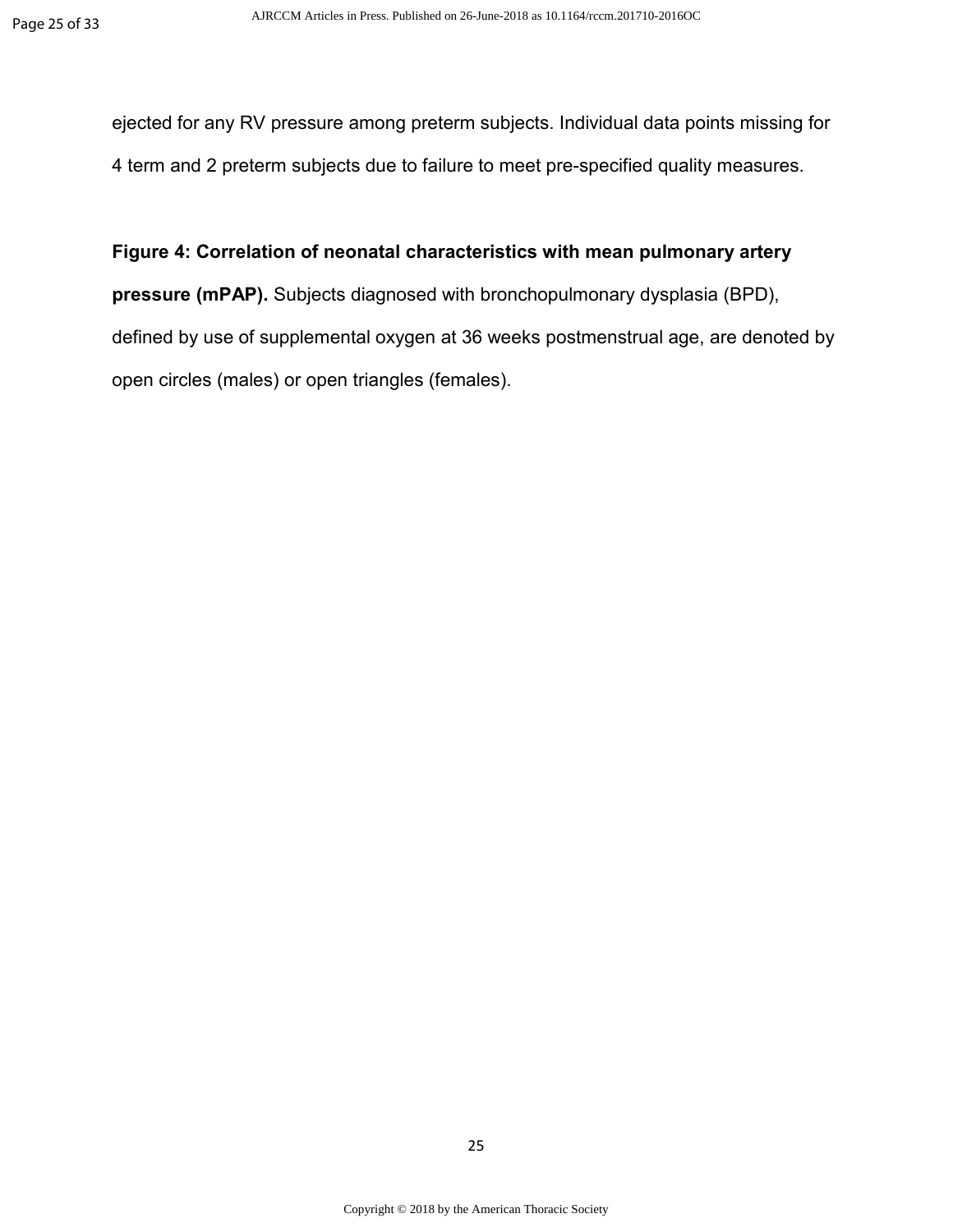|                                             | <b>Term</b>     | <b>Preterm</b>  | P value |  |
|---------------------------------------------|-----------------|-----------------|---------|--|
|                                             | $N=10$          | $N=11$          |         |  |
| <b>Anthropometric Data</b>                  |                 |                 |         |  |
| Age (years)                                 | $26.3 \pm 0.9$  | $27.3 \pm 0.8$  | 0.02    |  |
| Sex (M/F)                                   | 7/3             | 5/6             | 0.26    |  |
| Weight (kg)                                 | 72.8±9.8        | 69.3±13.3       | 0.45    |  |
| Height (cm)                                 | 176.6±7.8       | 170.0±11.3      | 0.23    |  |
| BMI ( $kg/m2$ )                             | $23.3 \pm 1.7$  | $23.9 \pm 3.0$  | 0.66    |  |
| <b>Pulmonary Function Testing</b>           |                 |                 |         |  |
| $FVC$ (L)                                   | $5.4 \pm 1.1$   | $4.7 \pm 0.7$   | 0.16    |  |
| $-$ % predicted                             | 103.8±13.2      | 103.8±16.6      | 0.73    |  |
| $-$ GLI LLN $(L)$                           | $4.2 \pm 0.7$   | $3.7 \pm 0.9$   | 0.16    |  |
| FEV1(L)                                     | $4.5 \pm 1.0$   | $3.8 + 0.7$     | 0.11    |  |
| $-$ % predicted                             | 101.9±15.1      | 99.1±20.1       | 0.37    |  |
| $-$ GLI LLN $(L)$                           | $3.5 + 0.5$     | $3.1 \pm 0.7$   | 0.16    |  |
| $FEF_{25-75}$ (L/s)                         | $4.5 \pm 1.6$   | $3.6 + 1.2$     | 0.24    |  |
| $-$ % predicted                             | 98.3±30.3       | 87.6±32.6       | 0.45    |  |
| $-$ GLI LLN (L/s)                           | $2.9 + 0.3$     | $2.7 \pm 0.4$   | 0.08    |  |
| FEV1/FVC                                    | $0.82{\pm}0.06$ | $0.80 \pm 0.06$ | 0.73    |  |
| DLCO (ml/min/Torr)                          | $32.4 \pm 6.5$  | $24.4 \pm 4.3$  | 0.004   |  |
| $-$ % predicted                             | 97.8±9.1        | $81.5 \pm 6.4$  | < 0.001 |  |
| - GLI LLN (ml/min/Torr)                     | $24.4 \pm 4.2$  | $21.6 \pm 5.2$  | 0.19    |  |
| DLCO/VA (ml/min/Torr/L)                     | $5.6 + 0.8$     | $4.7 \pm 0.4$   | 0.002   |  |
| $-$ % predicted                             | 113.3±18.0      | $96.3 \pm 8.9$  | 0.01    |  |
| - GLI LLN (ml/min/Torr)                     | $4.7 \pm 0.2$   | $4.6 \pm 0.2$   | 0.29    |  |
| VA(L)                                       | $6.0 \pm 1.4$   | $5.3 \pm 0.8$   | 0.07    |  |
| $-$ % predicted                             | 93.9±14.5       | 94.3±10.9       | 0.86    |  |
| $-$ GLI LLN $(L)$                           | $5.2 \pm 0.7$   | $4.7 \pm 1.0$   | 0.26    |  |
| <b>Exercise Testing</b>                     |                 |                 |         |  |
| VO <sub>2max</sub> (L/min)                  | $3.5 + 0.7$     | $2.6 + 0.6$     | 0.005   |  |
| $-$ % predicted                             | 135.5±31.7      | 112.4±37.0      | 0.17    |  |
| VO <sub>2max</sub> (ml/kg/min)              | $50.0 \pm 10.4$ | 38.1±8.6        | 0.01    |  |
| $P_{max}$ (watts)                           | 236.5±48.9      | 187.7±36.0      | 0.02    |  |
| $P_{max}$ at 70% VO <sub>2max</sub> (watts) | 172.8±31.5      | 130.5±24.6      | 0.005   |  |
| GPAQ (MET/week)                             | 3368±2550       | 3420±2006       | 0.79    |  |

**Table 1: Baseline characteristics of term and preterm subjects.** Continuous variables are presented as mean ± standard deviation. BMI: body mass index. FVC: forced vital capacity. FEV1: forced expiratory volume at 1 second. FEF<sub>25-75</sub>: forced expiratory flow at 25-75% of pulmonary volume. DLCO: diffusion capacity for carbon monoxide. VA: alveolar volume. GLI LLN: Global Lung Initiative lower limits of normal, GLI also used for percent predicted.  $VO<sub>2max</sub>$ : maximal oxygen consumption. Wasserman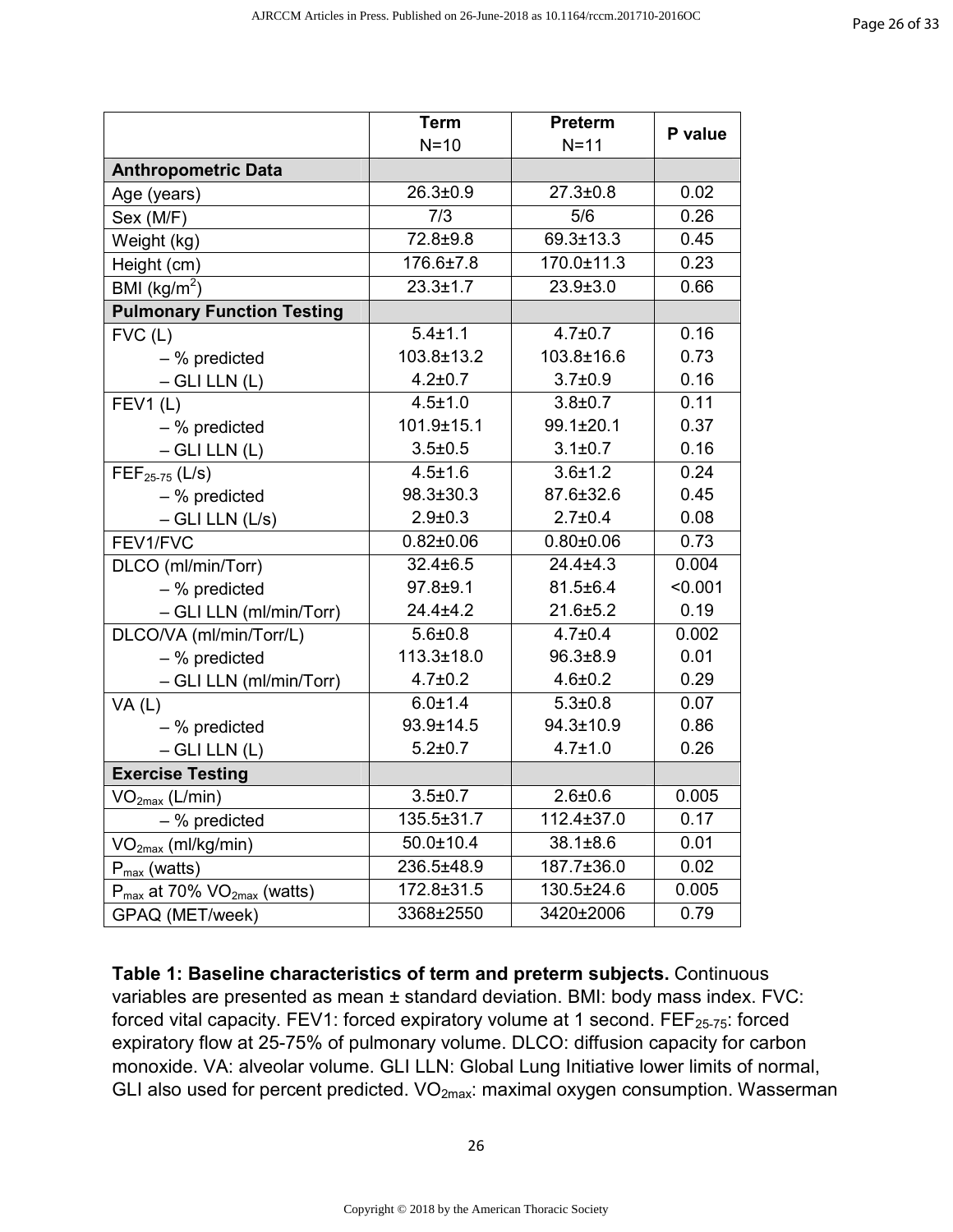used for percent predicted, which accounts for both weight and sex.  $P_{max}$ : maximal power output. GPAQ: Global Physical Activity Questionnaire. MET: metabolic equivalent of task. P values are unadjusted Wilcoxon Rank Sum tests (Chi-square for sex).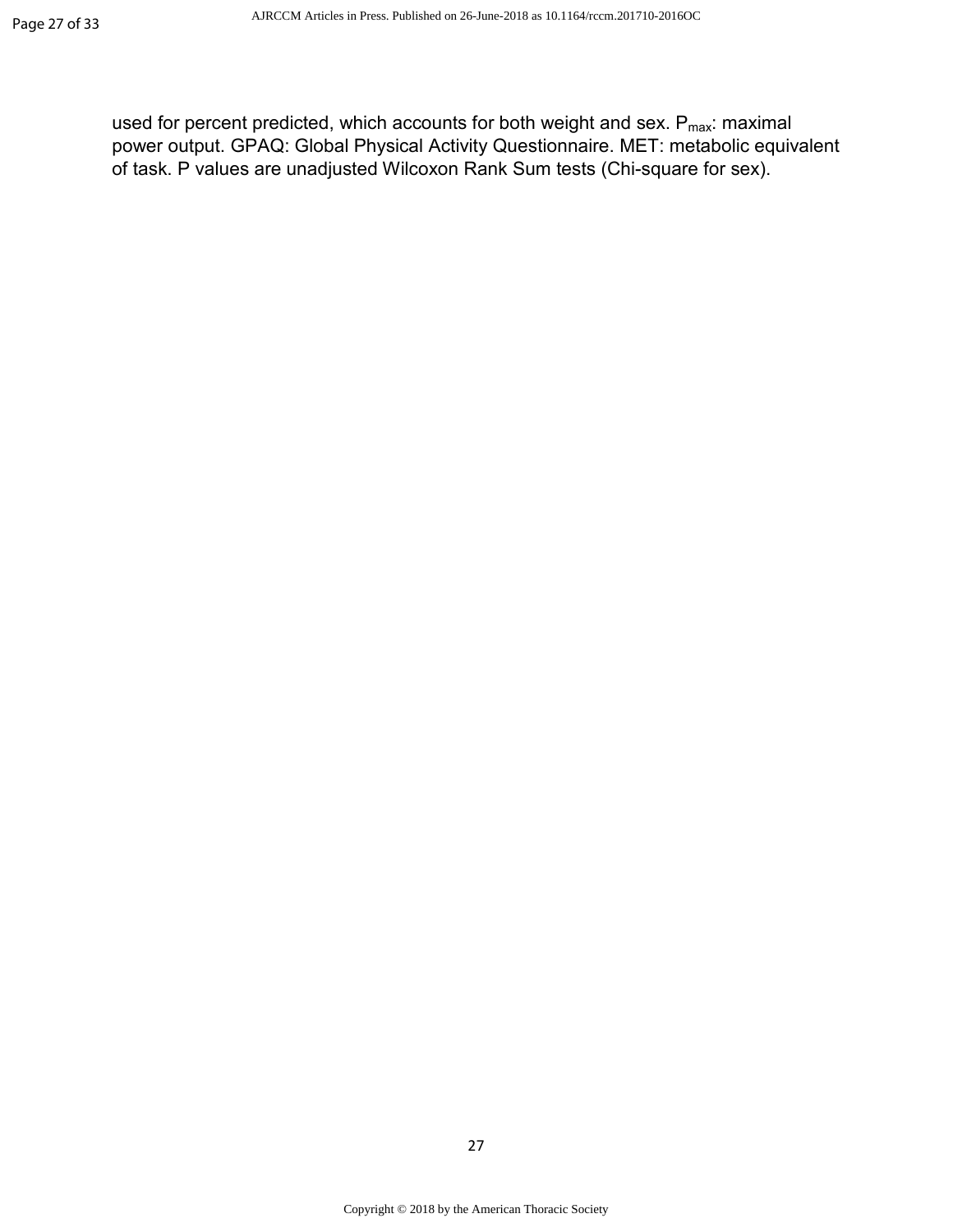|                                       | <b>Normoxic Rest</b> |                | <b>Normoxic Exercise</b> |                 | <b>Hypoxic Rest</b> |           | <b>Hypoxic Exercise</b> |                 |       |                 |                 |          |
|---------------------------------------|----------------------|----------------|--------------------------|-----------------|---------------------|-----------|-------------------------|-----------------|-------|-----------------|-----------------|----------|
|                                       | <b>Term</b>          | <b>Preterm</b> | P                        | <b>Term</b>     | <b>Preterm</b>      | P value   | Term                    | <b>Preterm</b>  | P     | <b>Term</b>     | <b>Preterm</b>  | P        |
|                                       | $(n=10)$             | $(n=11)$       | value                    | $(n=10)$        | $(n=11)$            |           | $(n=10)$                | $(n=11)$        | value | $(n=10)$        | $(n=9)$         | value    |
| <b>Pulmonary Hemodynamics</b>         |                      |                |                          |                 |                     |           |                         |                 |       |                 |                 |          |
| sPAP (mmHg)                           | $21.0 \pm 3.5$       | $25.6 + 5.6$   | 0.06                     | 29.6±5.8        | $32.5 \pm 5.8$      | 0.34      | $25.4 \pm 5.3$          | 29.8±6.3        | 0.25  | $36.8 \pm 7.2$  | $39.3 + 9.0$    | 0.73     |
| dPAP (mmHg)                           | $8.7 \pm 3.6$        | $14.5 + 4.1$   | 0.005                    | $11.6 + 5.5$    | $16.9 + 4.6$        | 0.06      | $11.2 + 5.0$            | $16.3 + 4.8$    | 0.15  | $14.7 \pm 6.8$  | $19.7 \pm 6.6$  | 0.36     |
| $mPAP$ ( $mmHg$ )                     | $14.0 \pm 3.4$       | 19.7±4.6       | 0.006                    | $19.6 + 5.8$    | $23.9 + 4.9$        | 0.11      | $17.8 + 5.4$            | $22.4 \pm 5.1$  | 0.15  | $25.2 \pm 6.7$  | $28.4 \pm 7.3$  | 0.69     |
| CI (L/min/m <sup>2</sup> )            | $5.1 \pm 1.2$        | $5.7 + 2.1$    | 0.77                     | $10.0 + 2.3$    | $8.5 \pm 2.2$       | $0.22***$ | $5.3 + 1.6$             | $5.2 \pm 1.9$   | 0.94  | $10.2 \pm 1.8$  | $8.1 \pm 2.7$   | 0.12     |
| HR (bpm)                              | 74±12                | $82 + 12$      | 0.07                     | $121 \pm 19$    | $126 + 16$          | 0.59      | $84 + 17$               | $92 + 15$       | 0.21  | $132 + 18$      | $132+9$         | 0.99     |
| SVI (ml/beat/m <sup>2</sup> )         | 69.8±15.9            | 69.7±26.7      | 0.94                     | 86.0±18.0       | $67.3 \pm 16.5$     | 0.07      | 64.2±19.4               | $57.1 \pm 19.5$ | 0.66  | 79.7±11.1       | $61.3 \pm 19.3$ | 0.06     |
| TPVR (mmHg/L/min)                     | $1.5 + 0.4$          | $2.1 \pm 0.8$  | 0.03                     | $1.0 + 0.4$     | $1.6 + 0.3$         | 0.02      | $1.9 + 0.7$             | $2.8 + 1.2$     | 0.09  | $1.3 + 0.4$     | $2.0 + 0.5$     | 0.02     |
| $PP$ (mmHg)                           | $12.4 \pm 2.9$       | $11.1 \pm 2.6$ | 0.28                     | $17.9 \pm 3.8$  | $15.6 \pm 2.8$      | 0.39      | $14.2 \pm 2.8$          | $13.6 + 3.1$    | 0.52  | $22.2 \pm 2.8$  | $19.5 + 4.2$    | 0.18     |
| Cpa (ml/mmHg)                         | $10.7 \pm 2.5$       | $11.2 \pm 3.1$ | 0.88                     | $9.6 + 1.8$     | $7.6 + 1.9$         | 0.10      | $8.5 \pm 3.7$           | $7.5 + 2.4$     | 0.89  | $6.8 + 1.1$     | $5.8 + 1.8$     | 0.21     |
| Ea (mmHg/ml)                          | $0.11 \pm 0.02$      | $0.18 + 0.07$  | 0.007                    | $0.11 \pm 0.05$ | $0.20 \pm 0.04$     | 0.004     | $0.16 \pm 0.07$         | $0.25 \pm 0.13$ | 0.07  | $0.18 \pm 0.06$ | $0.26 \pm 0.07$ | 0.12     |
| <b>Right Ventricular Hemodynamics</b> |                      |                |                          |                 |                     |           |                         |                 |       |                 |                 |          |
| sRVP (mmHg)                           | $23.4 \pm 3.2$       | $27.8 + 5.5$   | 0.05                     | $32.0 + 6.6$    | $34.2 \pm 6.2$      | 0.41      | $27.3 + 5.1$            | $29.2 \pm 6.1$  | 0.54  | $39.0 \pm 7.5$  | 35.6±6.6        | $0.40*$  |
| edRVP (mmHg)                          | $7.1 \pm 3.1$        | $8.3 \pm 3.7$  | 0.86                     | $5.4 + 4.0$     | $5.5 + 4.0$         | 0.86      | $7.1 \pm 4.7$           | $5.0 + 5.1$     | 0.5   | $6.5 + 5.2$     | $3.7 + 3.6$     | 0.35     |
| SWI (mmHg*ml/m <sup>2</sup> )         | 1651±480             | 1986±919       | 0.33                     | 2788±1196       | 2280±801            | $0.44*$   | 1709±575                | 1677±881        | 0.99  | 3119±854        | 2138±953        | $0.07**$ |

**Table 2: Hemodynamic assessment at rest, exercise, hypoxic rest, and hypoxic exercise in term and preterm** 

 **subjects.** Values presented as mean ± standard deviation. PAP: pulmonary artery pressure, (s) systolic, (d) diastolic, (m) mean. CI: cardiac index. HR: heart rate. SVI: stroke volume index. TPVR: total pulmonary vascular resistance (mPAP/CI). PP: pulse pressure (sPAP-dPAP). Cpa: pulmonary artery compliance (SV/PP). Ea: elastance (mPAP/SV). RVP: right ventricular pressure, (s) systolic, (ed) end-diastolic. SWI: stroke work index (sRVP\*SVI). Comparisons between term and preterm subjects during each condition are made using unpaired Wilcoxon Rank Sum test. \*p<0.05, \*\*p<0.01 for differential response to exercise (interaction) between term and preterm subjects.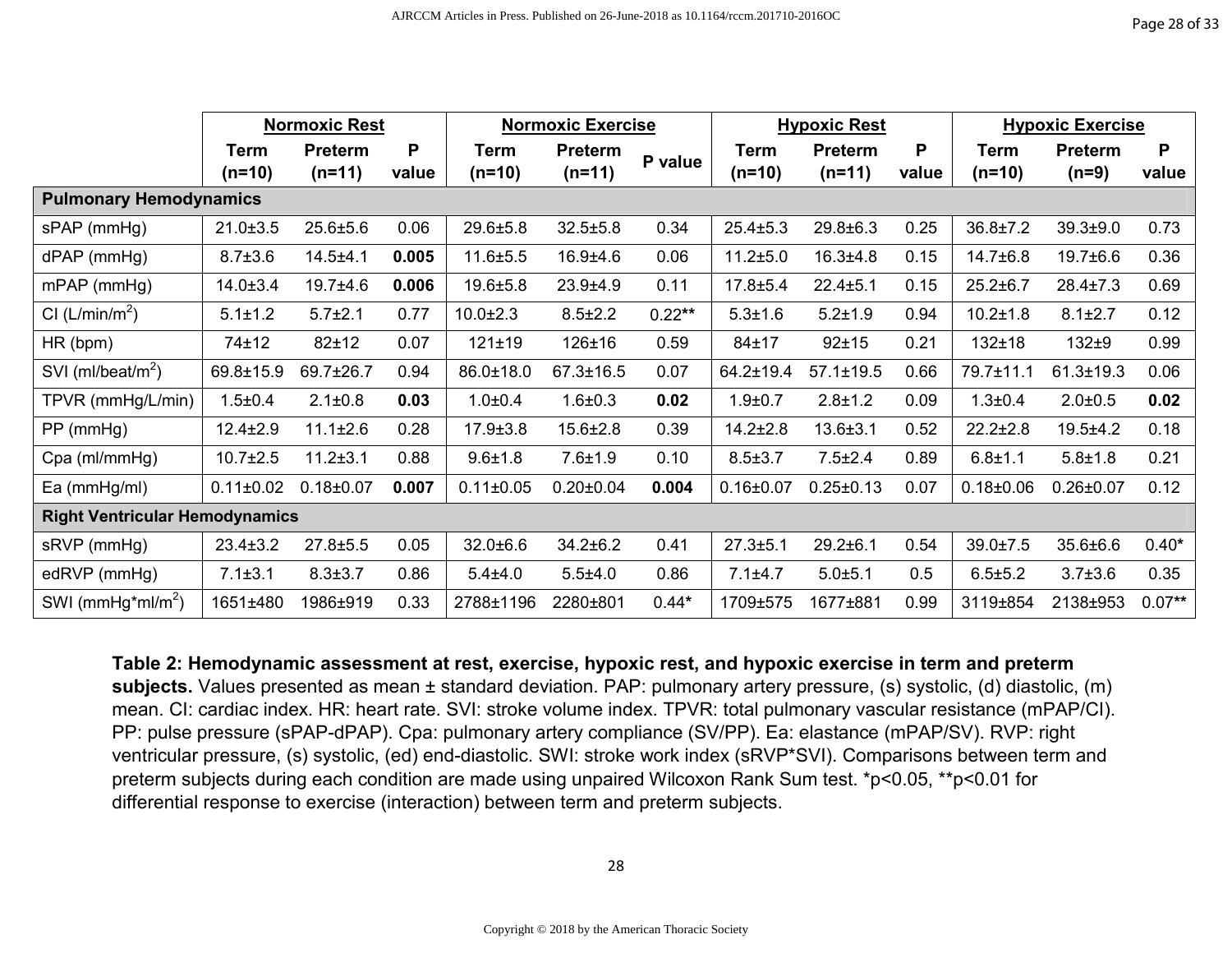# Page 29 of 33<br>**Figure 1**

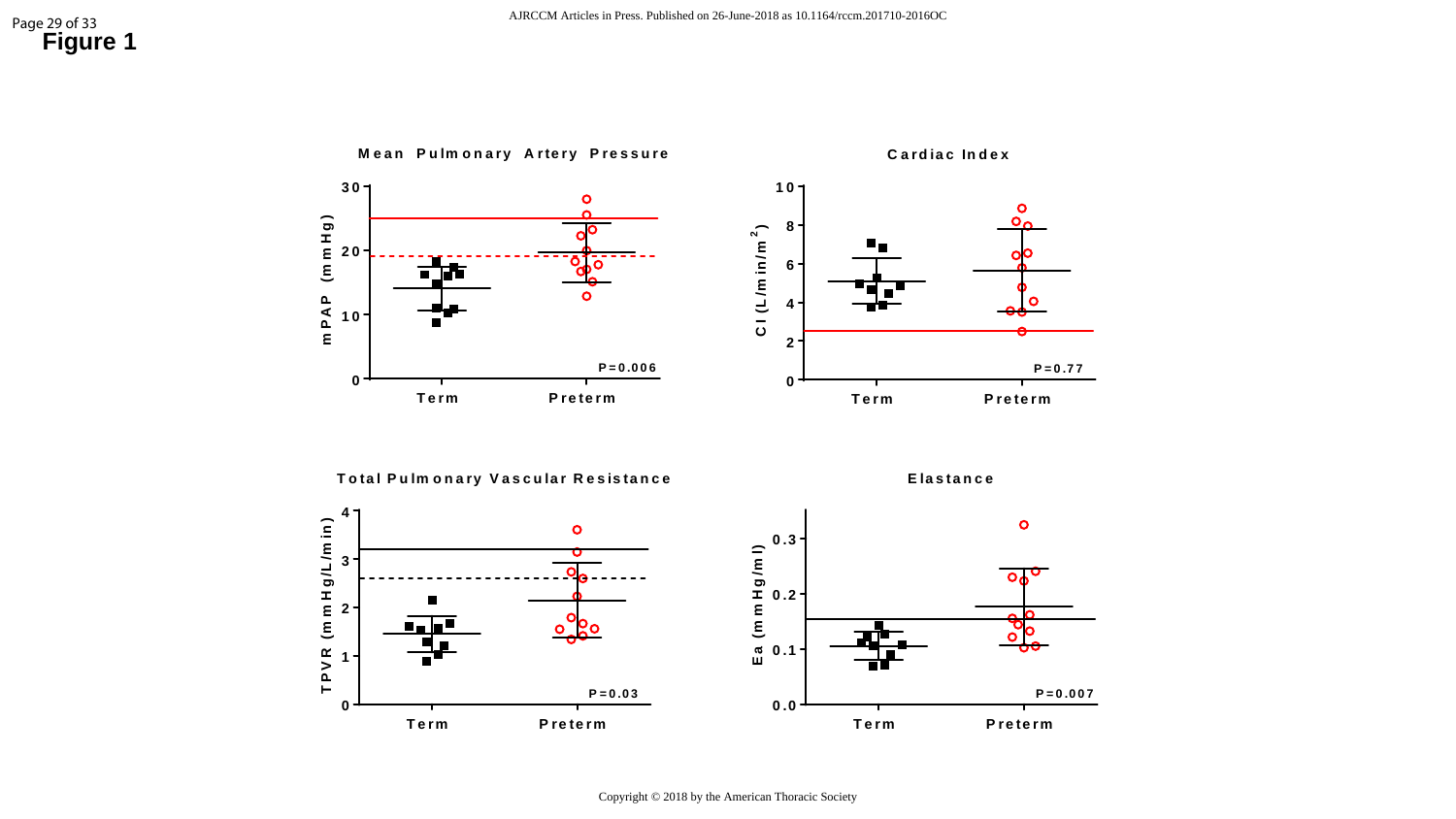# **Figure 2**

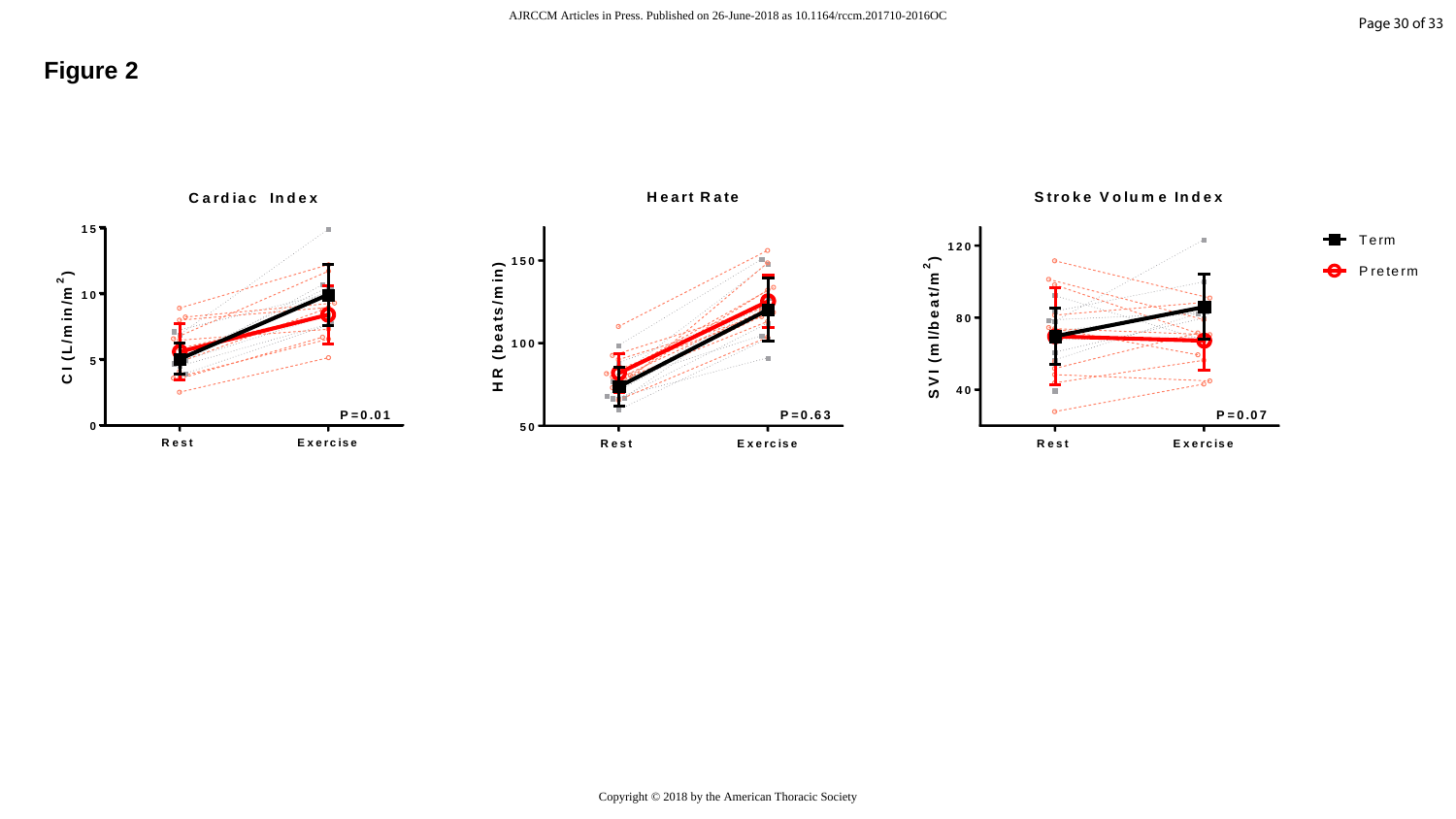# **Figure 3**

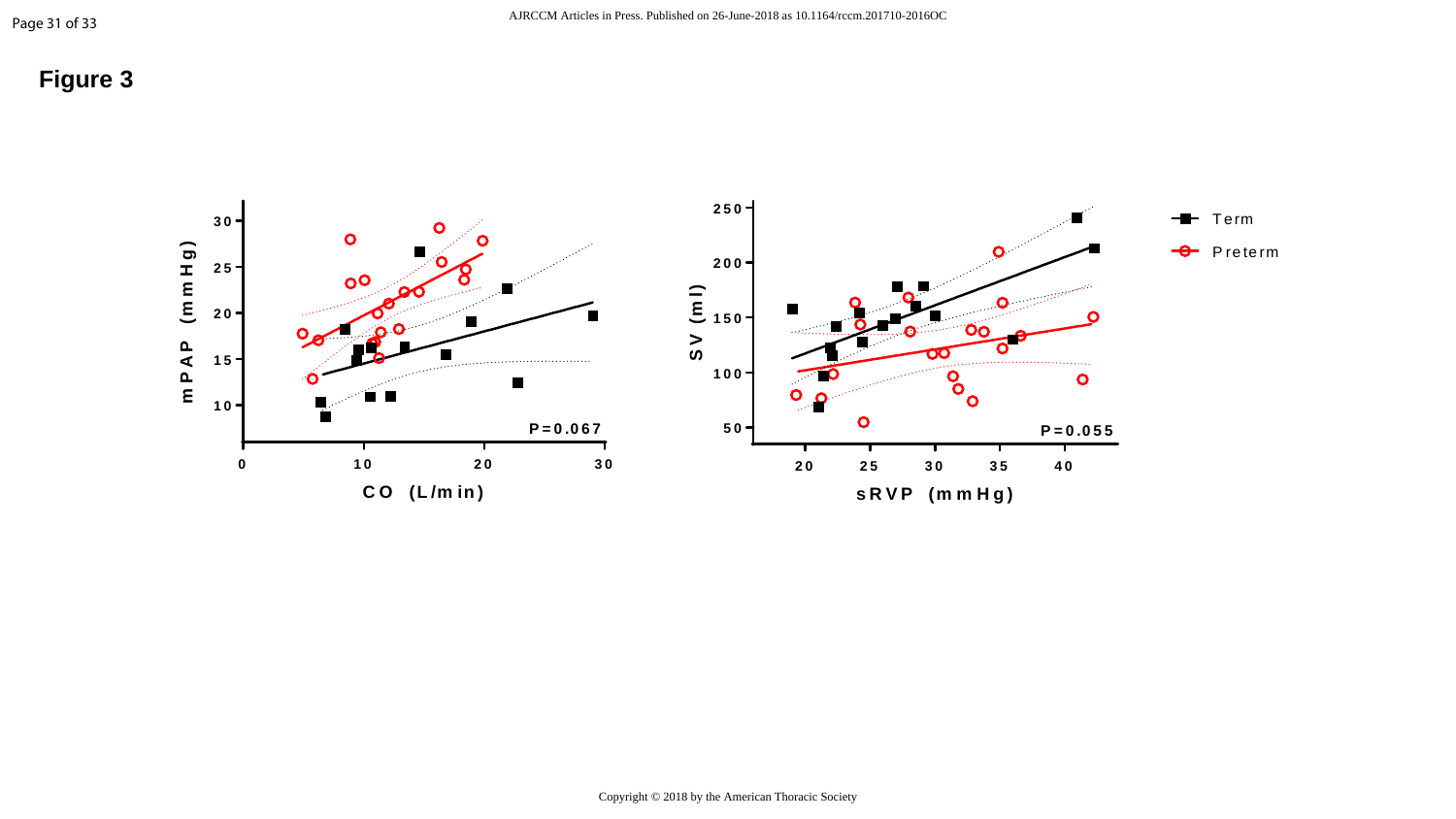# **Figure 4**



Copyright © 2018 by the American Thoracic Society